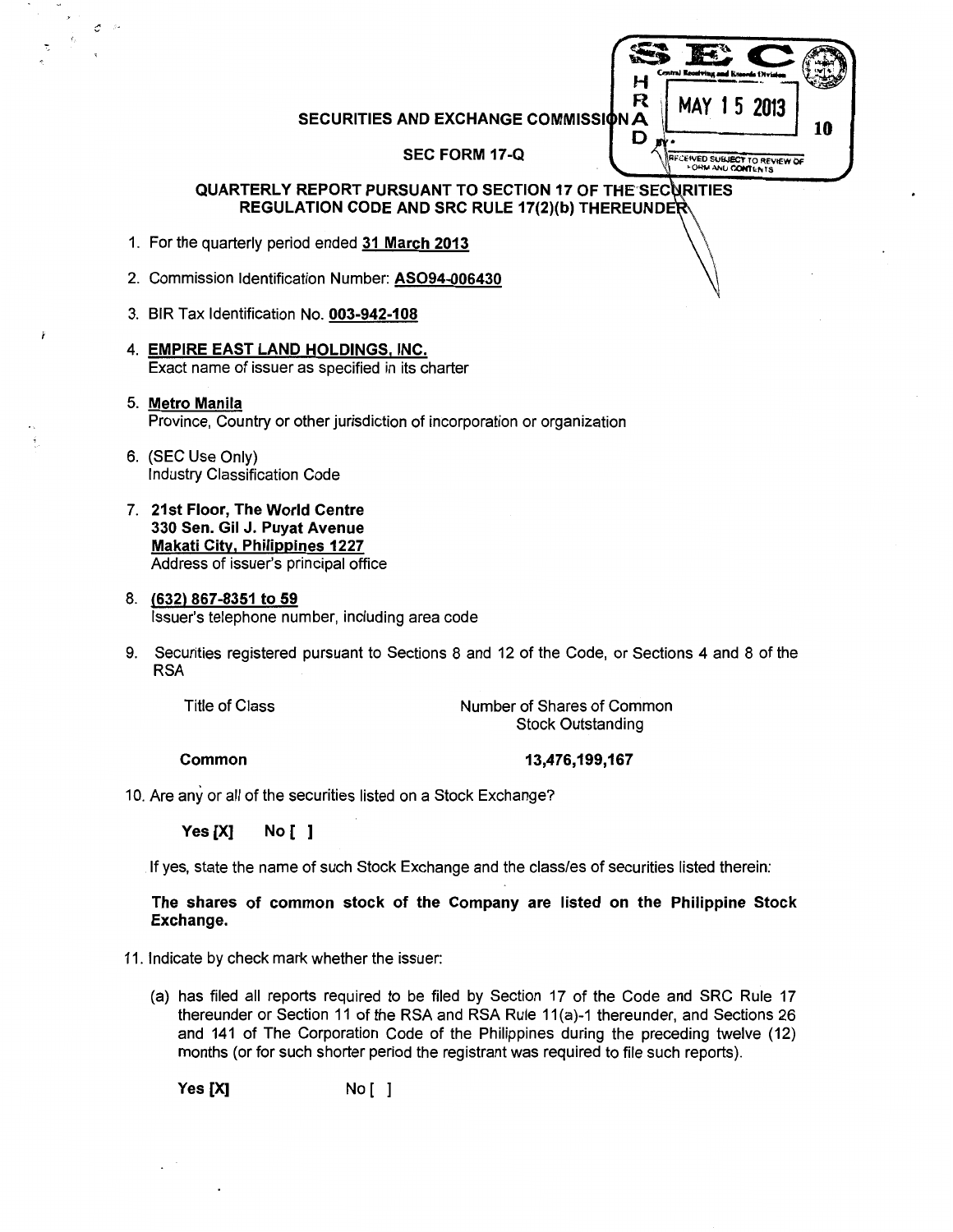(b) has been subject to such filing requirements for the past ninety (90) days.

**Yes [X]** No [ 1

#### **PART 1- FINANCIAL INFORMATION**

Item 1. Financial Statements

Interim financial statements are attached as Exhibits 1 to 6 hereof and incorporated herein by reference:

- Exhibit 1 Consolidated Statements of Financial Position as of December 31, 2012 and March 31,2013
- Exhibit 2- Consolidated Statements of Comprehensive Income as of March 31, 2012 and March 31,2013
- Exhibit 3- Comparative Statements of Changes in Equity as of March 31, 2012 and March 31, 2013
- Exhibit 4- Comparative Consolidated Statements of Cash Flows as of March 31, 2012 and March 31, 2013
- Exhibit 5 Notes to Financial Statements
- Exhibit 6- Aging of Accounts Receivable as of March 31, 2013
- Item 2. Management's Discussion of Financial Condition and Results of Operations

Please refer to Exhibit 7 hereof.

Item 3. Schedule of Financial Soundness Indicators

Please refer to Exhibit 8 hereof.

#### **PART II- OTHER INFORMATION**

The Company is not in possession of information which has not been previously reported in a report on SEC Form 17-C and with respect to which a report on SEC Form 17-C is required to be filed.

#### **SIGNATURE**

Pursuant to the requirements of the Securities Regulation Code, the issuer has duly caused this report to be signed on its behalf by the undersigned thereunto duly authorized.

**EMPIRE EAST LAND HOLDINGS, INC.** 

Issuer

By:

 $4\frac{2}{3}$  raws

**EVELYN G. CACHO** Vice President for Finance (Principal Financial Officer) and Duly Authorized Officer May 15,2013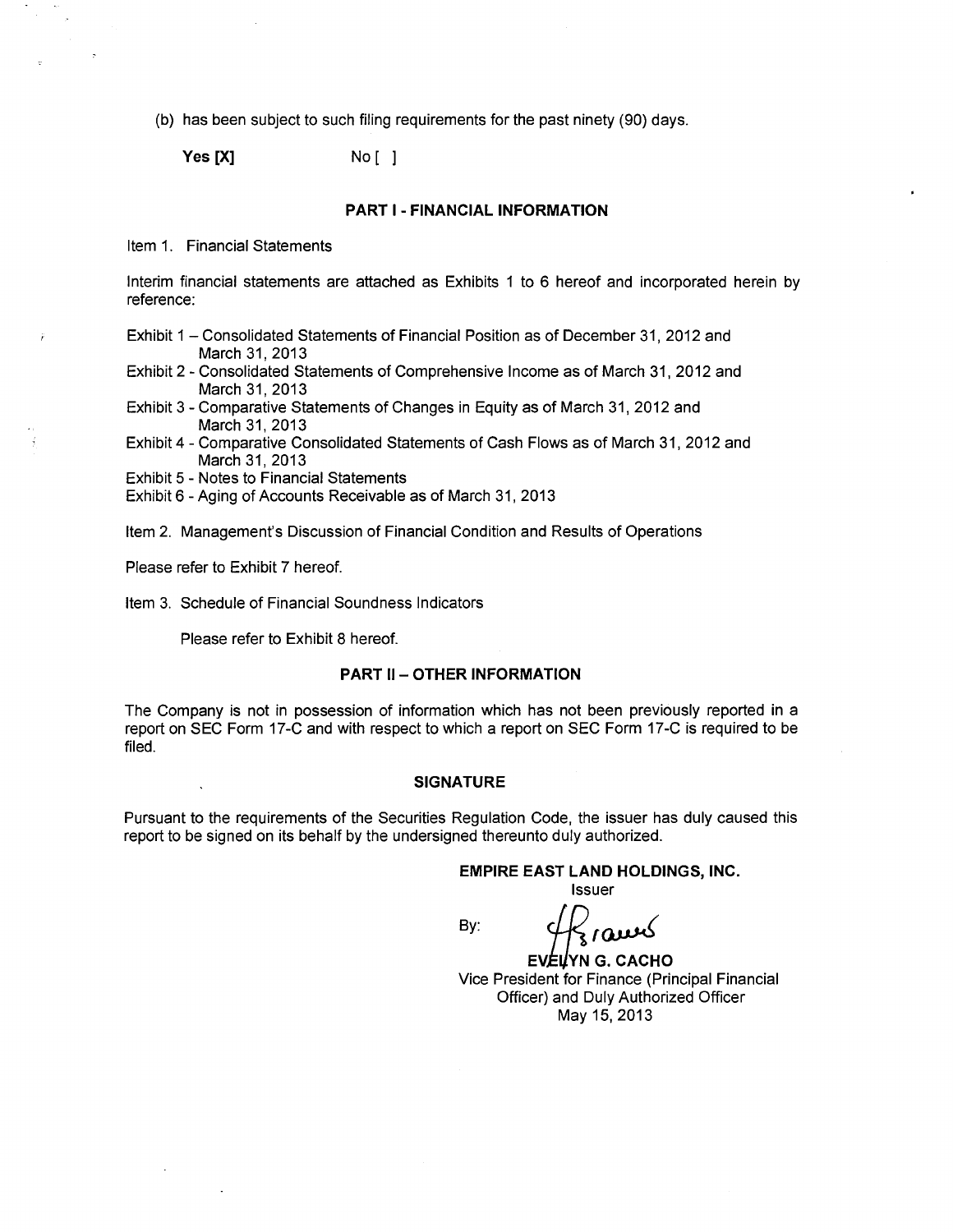### **EXHIBIT 1**

# **EMPIRE EAST LAND HOLDINGS, INC. AND SUBSIDIARIES CONSOLIDATED STATEMENTS OF FINANCIAL POSITION**

|                                           | (In Thousands) |            |             |            |  |
|-------------------------------------------|----------------|------------|-------------|------------|--|
|                                           |                | Unaudited  |             | Audited    |  |
|                                           |                | 31-Mar-13  |             | 31-Dec-12  |  |
| <u>ASSETS</u>                             |                |            |             |            |  |
| <b>CURRENT ASSETS</b>                     |                |            |             |            |  |
| Cash and cash equivalents                 | ${\bf P}$      | 1,928,359  | ${\bf P}$   | 3,033,223  |  |
| Trade and other receivables - net         |                | 2,679,935  |             | 2,590,589  |  |
| Residential and Condominium unit for sale |                | 11,754,816 |             | 11,342,431 |  |
| Property development costs                |                | 2,710,496  |             | 2,659,617  |  |
| Advances to Related Party                 |                | 1,736,082  |             | 1,687,392  |  |
| Prepayments                               |                | 177,502    |             | 154,130    |  |
| Other current assets                      |                | 608,469    |             | 512,115    |  |
| <b>Total Current Assets</b>               |                | 21,595,659 |             | 21,979,497 |  |
| <b>NON-CURRENT ASSETS</b>                 |                |            |             |            |  |
| Trade and other receivables - net         |                | 2,239,506  |             | 2,194,359  |  |
| Advances to landowners and joint ventures |                | 819,439    |             | 822,585    |  |
| Available-for-sale financial assets       |                | 2,381,490  |             | 1,887,176  |  |
| Land for future development               |                | 3,753,926  |             | 3,662,752  |  |
| Investment in associates                  |                | 996,125    |             | 970,146    |  |
| Investment property - net                 |                | 198,156    |             | 202,357    |  |
| Property and equipment - net              |                | 166,420    |             | 171,066    |  |
| Goodwill                                  |                | 78,327     |             | 78,327     |  |
| Deferred tax assets                       |                | 4,066      |             | 4,066      |  |
| Other non-current assets                  |                | 6,370      |             | 6,419      |  |
| <b>Total Non-current Assets</b>           |                | 10,643,825 |             | 9,999,253  |  |
| <b>TOTAL ASSETS</b>                       | ${\bf P}$      | 32,239,484 | $\mathbf P$ | 31,978,750 |  |

### **LIABILITIES AND EQUITY**

### **CURRENT LIABILITIES**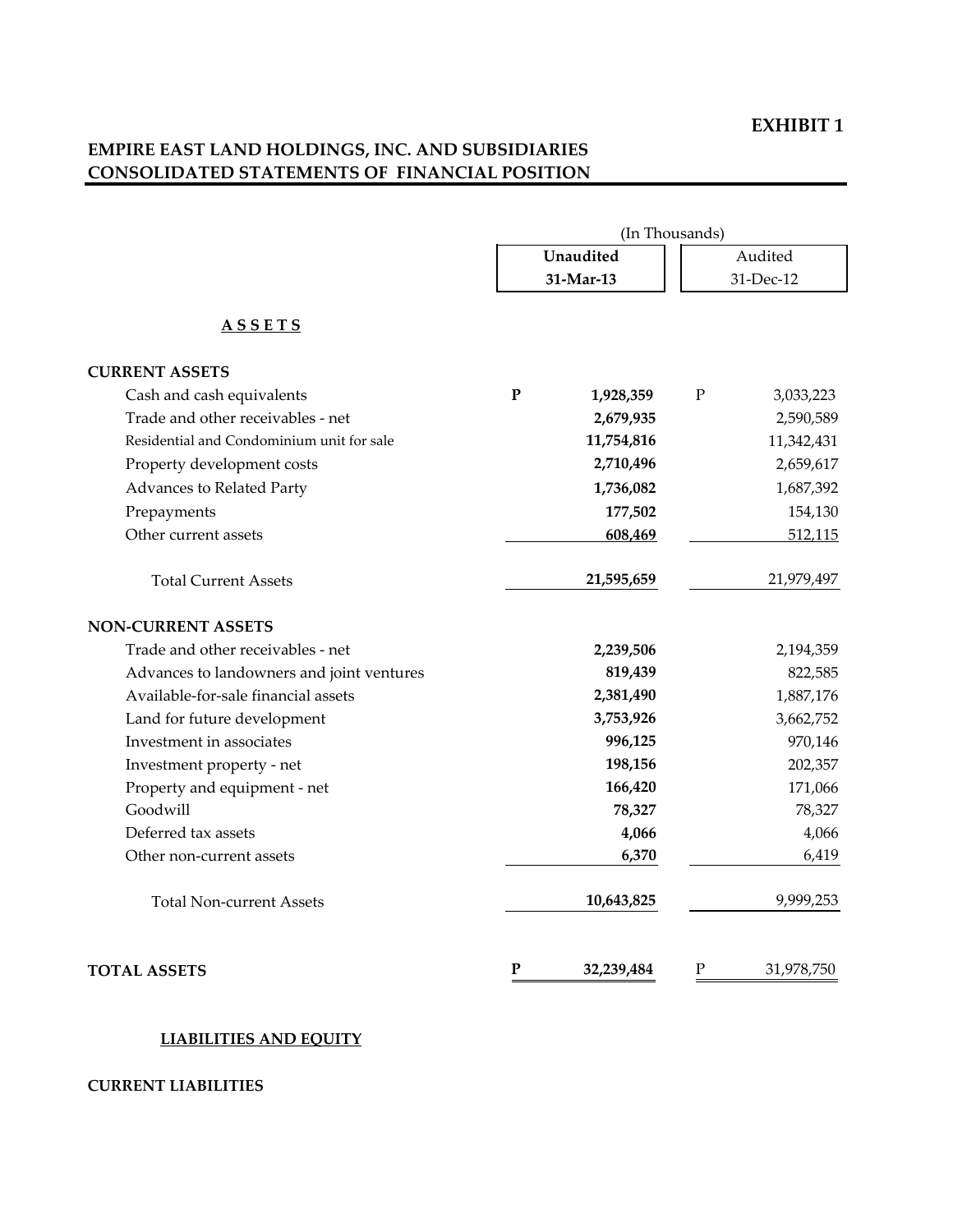| Interest-bearing loans and borrowings                | $\mathbf P$ | 86,406     | ${\bf P}$ | 152,990    |
|------------------------------------------------------|-------------|------------|-----------|------------|
| Trade and other payables                             |             | 400,967    |           | 948,442    |
| Income tax payable                                   |             | 7,184      |           | 7,053      |
| Deferred gross profit on real estate sales           |             | 71,019     |           | 90,417     |
| Customers' deposits                                  |             | 2,779,543  |           | 2,739,542  |
| Advances from related parties                        |             | 2,898,765  |           | 2,788,093  |
| Reserve for property development                     |             | 230,862    |           | 175,551    |
| Other current liabilities                            |             | 218,966    |           | 197,271    |
| <b>Total Current Liabilities</b>                     |             | 6,693,712  |           | 7,099,359  |
| <b>NON-CURRENT LIABILITIES</b>                       |             |            |           |            |
| Interest-bearing loans and borrowings                |             | 208,138    |           | 236,894    |
| Reserve for property development                     |             | 976,861    |           | 906,876    |
| Deferred tax liabilities                             |             | 1,143,857  |           | 1,128,597  |
| Deferred gross profit on real estate sales           |             | 252,176    |           | 224,930    |
| Retirement benefit obligation                        |             | 115,472    |           | 114,965    |
| <b>Total Non-current Liabilities</b>                 |             | 2,696,504  |           | 2,612,262  |
| <b>Total Liabilities</b>                             |             | 9,390,216  |           | 9,711,621  |
| <b>EQUITY</b>                                        |             |            |           |            |
| Equity attributable to parent company's shareholders |             | 22,236,021 |           | 21,654,212 |
| Minority interest                                    |             | 613,247    |           | 612,917    |
| <b>Total Equity</b>                                  |             | 22,849,268 |           | 22,267,129 |
| TOTAL LIABILITIES AND EQUITY                         | P           | 32,239,484 |           | 31,978,750 |
|                                                      |             | (0)        |           | (0)        |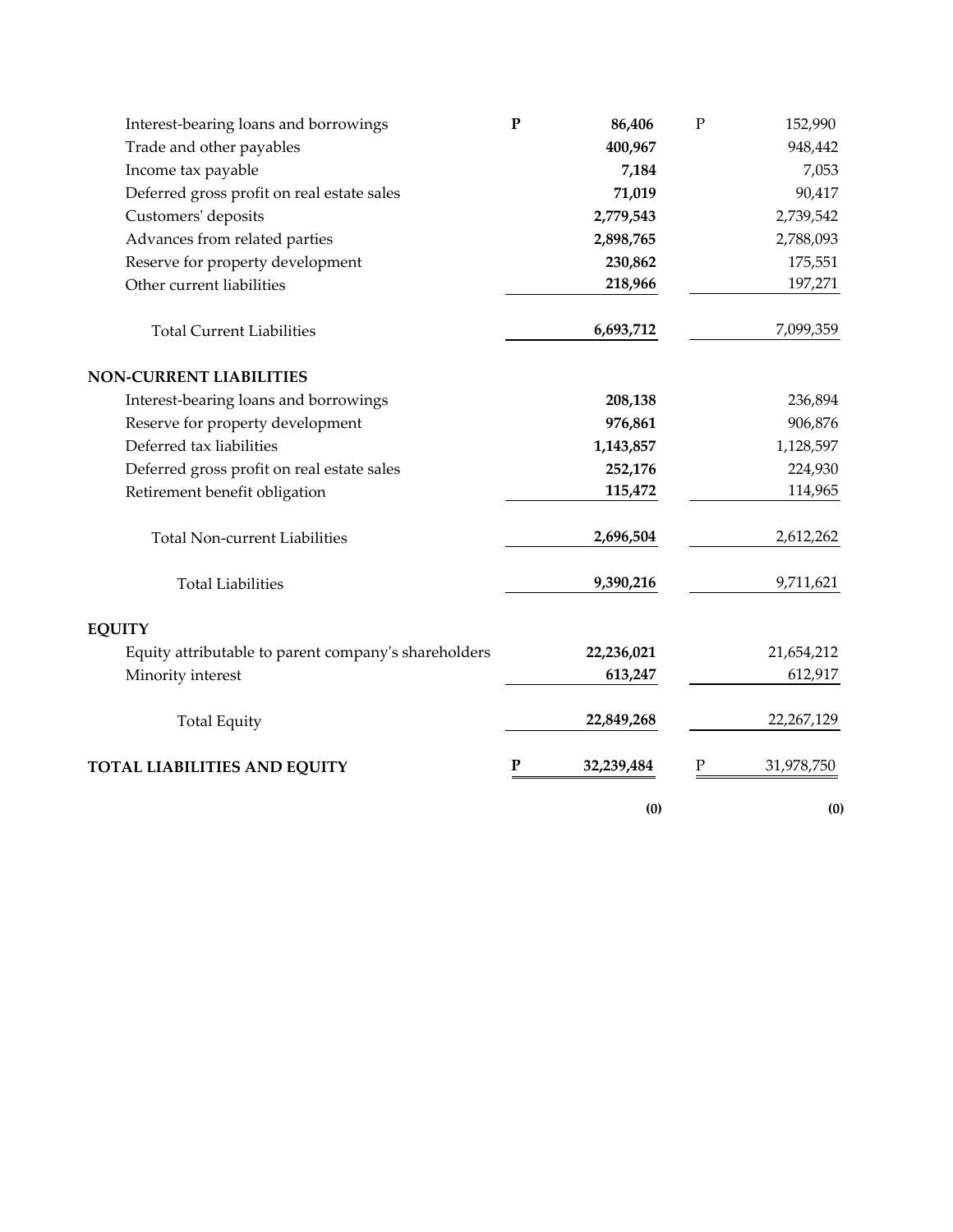## **EMPIRE EAST LAND HOLDINGS, INC. AND SUBSIDIARIES CONSOLIDATED STATEMENTS OF COMPREHENSIVE INCOME**

|                                                                  |                | (In Thousands) |                |           |  |
|------------------------------------------------------------------|----------------|----------------|----------------|-----------|--|
|                                                                  |                | Unaudited      |                | Unaudited |  |
|                                                                  | Jan-March 2013 |                | Jan-March 2012 |           |  |
| <b>REVENUES</b>                                                  |                |                |                |           |  |
| Real estate sales                                                | P              | 557,089        | P              | 463,951   |  |
| Realized gross profit on prior years' sales                      |                | 40,613         |                | 6,236     |  |
| Finance Income                                                   |                | 76,212         |                | 120,189   |  |
| Commissions & other income                                       |                | 115,682        |                | 109,701   |  |
|                                                                  |                |                |                |           |  |
|                                                                  |                | 789,596        |                | 700,077   |  |
| <b>COST &amp; EXPENSES</b>                                       |                |                |                |           |  |
| Cost of real estate sales                                        |                | 353,424        |                | 320,011   |  |
| Deferred gross profit on current year's sales                    |                | 48,461         |                | 60,678    |  |
| Finance costs                                                    |                | 38,715         |                | 29,856    |  |
| Operating expenses                                               |                | 282,283        |                | 244,710   |  |
| Tax expense                                                      |                | 16,388         |                | 17,076    |  |
|                                                                  |                | 739,271        |                | 672,331   |  |
| <b>NET PROFIT</b>                                                |                | 50,325         |                | 27,746    |  |
| <b>OTHER COMPREHENSIVE INCOME (LOSS)</b>                         |                |                |                |           |  |
| Fair value gains (losses) on available-for-sale financial assets |                | 531,814        |                | 344,971   |  |
| TOTAL COMPREHENSIVE INCOME (LOSS)                                |                | 582,139        |                | 372,717   |  |
| Net profit attributable to:                                      |                |                |                |           |  |
| Parent company's shareholders                                    |                | 49,995         |                | 34,705    |  |
| Minority interes                                                 |                | 330            |                | (6,959)   |  |
|                                                                  |                | 50,325         |                | 27,746    |  |
| Total comprehensive income (loss) attributable to:               |                |                |                |           |  |
| Parent company's shareholders                                    |                | 581,809        |                | 363,358   |  |
| Non-controlling interest                                         |                | 330            |                | 9,359     |  |
|                                                                  |                | 582,139        |                | 372,717   |  |
|                                                                  |                |                |                |           |  |
| <b>Earnings Per Share</b>                                        |                |                |                |           |  |
| Basic                                                            |                | 0.0037         |                | 0.0033    |  |
| Diluted                                                          |                | 0.0037         |                | 0.0032    |  |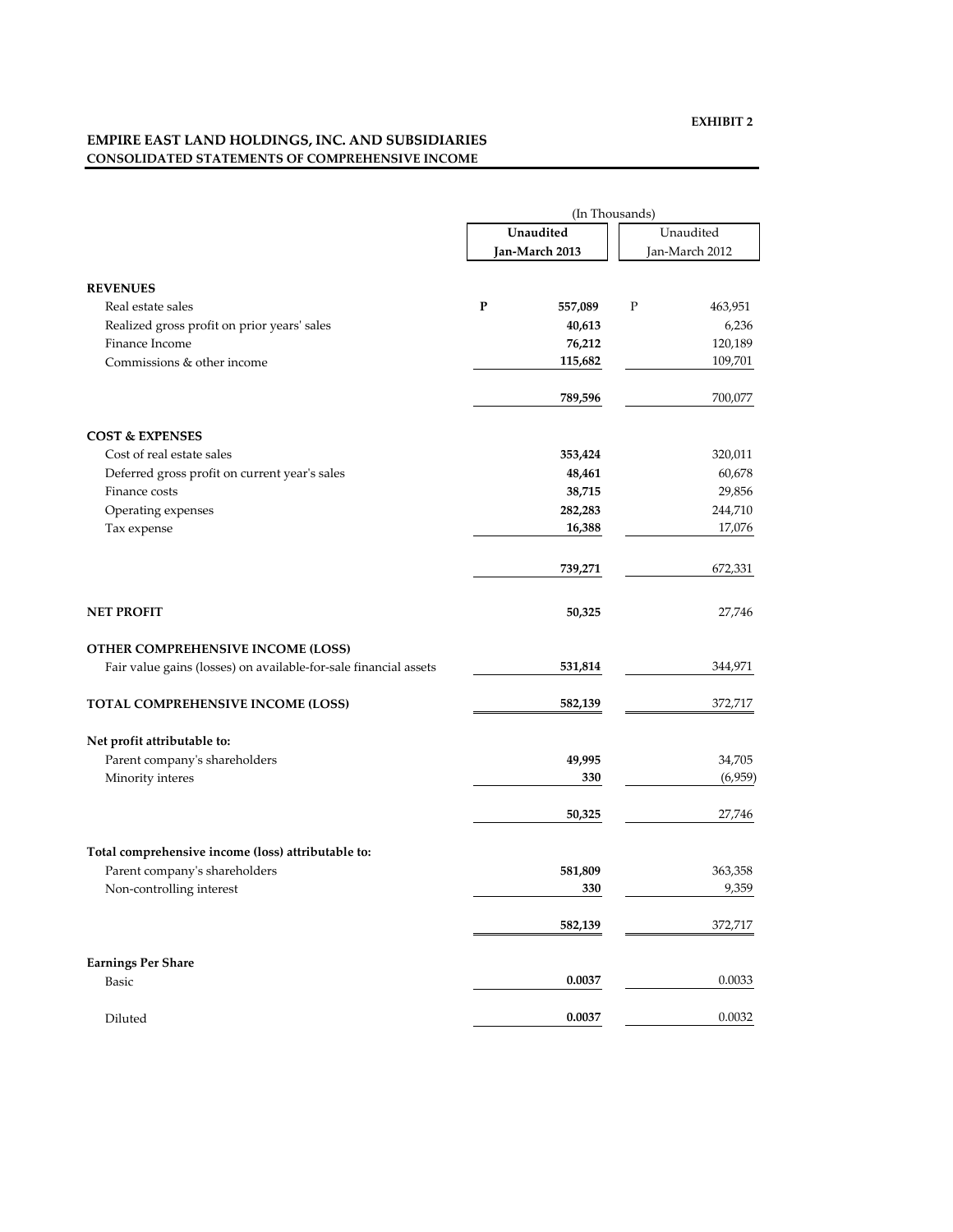# **EMPIRE EAST LAND HOLDINGS, INC. AND SUBSIDIARIES COMPARATIVE STATEMENTS OF CHANGES IN EQUITY**

|                                             | (In Thousands) |            |           |                         |  |
|---------------------------------------------|----------------|------------|-----------|-------------------------|--|
|                                             | Unaudited      |            | Unaudited |                         |  |
|                                             | 31-Mar-2013    |            |           | 31-Mar-2012             |  |
| <b>CAPITAL STOCK</b>                        | $\mathbf P$    | 13,603,455 |           | ${\bf P}$<br>10,908,216 |  |
| ADDITIONAL PAID-IN CAPITAL                  |                | 4,247,888  |           | 4,281,565               |  |
| <b>TREASURY SHARES</b>                      |                | (102, 107) |           | (116, 234)              |  |
| <b>REVALUATION RESERVES</b>                 |                |            |           |                         |  |
| Balance at beginning of year                | 1,016,726      |            | 473,951   |                         |  |
| Net Unrealized fair value gains (losses) on |                |            |           |                         |  |
| available-for-sale financial assets         | 531,814        |            | 328,654   |                         |  |
| Balance at end of period                    |                | 1,548,540  |           | 802,605                 |  |
| <b>RETAINED EARNINGS</b>                    |                | 2,938,245  |           | 2,689,019               |  |
| <b>MINORITY INTEREST</b>                    |                | 613,247    |           | 862,973                 |  |
| <b>TOTAL EQUITY</b>                         | P              | 22,849,268 |           | 19,428,143<br>Ρ         |  |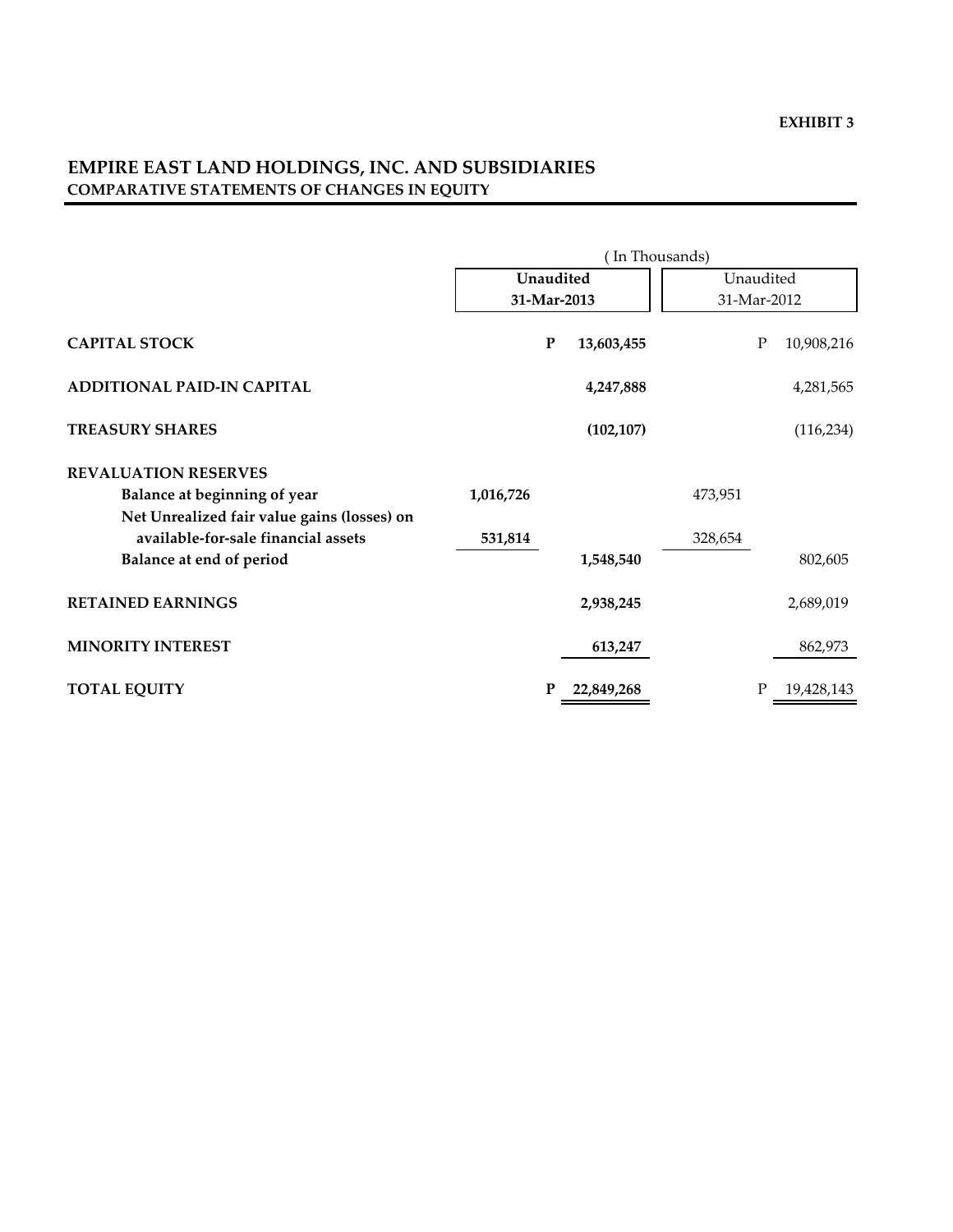#### **EMPIRE EAST LAND HOLDINGS, INC. & SUBSIDIARIES COMPARATIVE CONSOLIDATED STATEMENTS OF CASH FLOWS**

|                                                                | In Thousands) |            |  |  |
|----------------------------------------------------------------|---------------|------------|--|--|
|                                                                | Unaudited     | Unaudited  |  |  |
|                                                                | 31-Mar-13     | 13-Mar-12  |  |  |
| <b>CASH FLOWS FROM OPERATING ACTIVITIES</b>                    |               |            |  |  |
| Income before tax                                              | 66,712        | 44,822     |  |  |
| Adjustments for:                                               |               |            |  |  |
| Depreciation and amortization                                  | 9,066         | 10,254     |  |  |
| Finance costs                                                  | 38,715        | 29,856     |  |  |
| Interest & other income                                        | (76, 212)     | (140, 833) |  |  |
| Operating income before working capital changes                | 38,281        | (55, 901)  |  |  |
| Net Changes in Operating Assets & Liabilities                  |               |            |  |  |
| Increase (decrease) in current & non-current assets            | (835, 148)    | (666, 155) |  |  |
| Increase (decrease) in current & other non-current liabilities | (359, 751)    | 315,322    |  |  |
| Increase (decrease) in reserve for property development        | 125,296       | 102,847    |  |  |
| Cash used in operations                                        | (1,031,322)   | (303, 887) |  |  |
| Interest received                                              | 32,232        | 92,005     |  |  |
| Cash paid for income taxes                                     | (7,997)       | (1,073)    |  |  |
| Net Cash Used in Operating Activities                          | (1,007,087)   | (212,955)  |  |  |
| <b>CASH FLOWS FROM INVESTING ACTIVITIES</b>                    | 4,835         | 33,095     |  |  |
| <b>CASH FLOWS FROM FINANCING ACTIVITIES</b>                    | (102, 612)    | (148,908)  |  |  |
| <b>NET INCREASE IN CASH AND</b>                                |               |            |  |  |
| <b>CASH EQUIVALENTS</b>                                        | (1,104,864)   | (328, 768) |  |  |
| <b>CASH AND CASH EQUIVALENTS</b>                               |               |            |  |  |
| <b>AT BEGINNING OF PERIOD</b>                                  | 3,033,223     | 827,666    |  |  |
| <b>CASH AND CASH EQUIVALENTS</b>                               |               |            |  |  |
| <b>AT END OF PERIOD</b>                                        | 1,928,359     | 498,898    |  |  |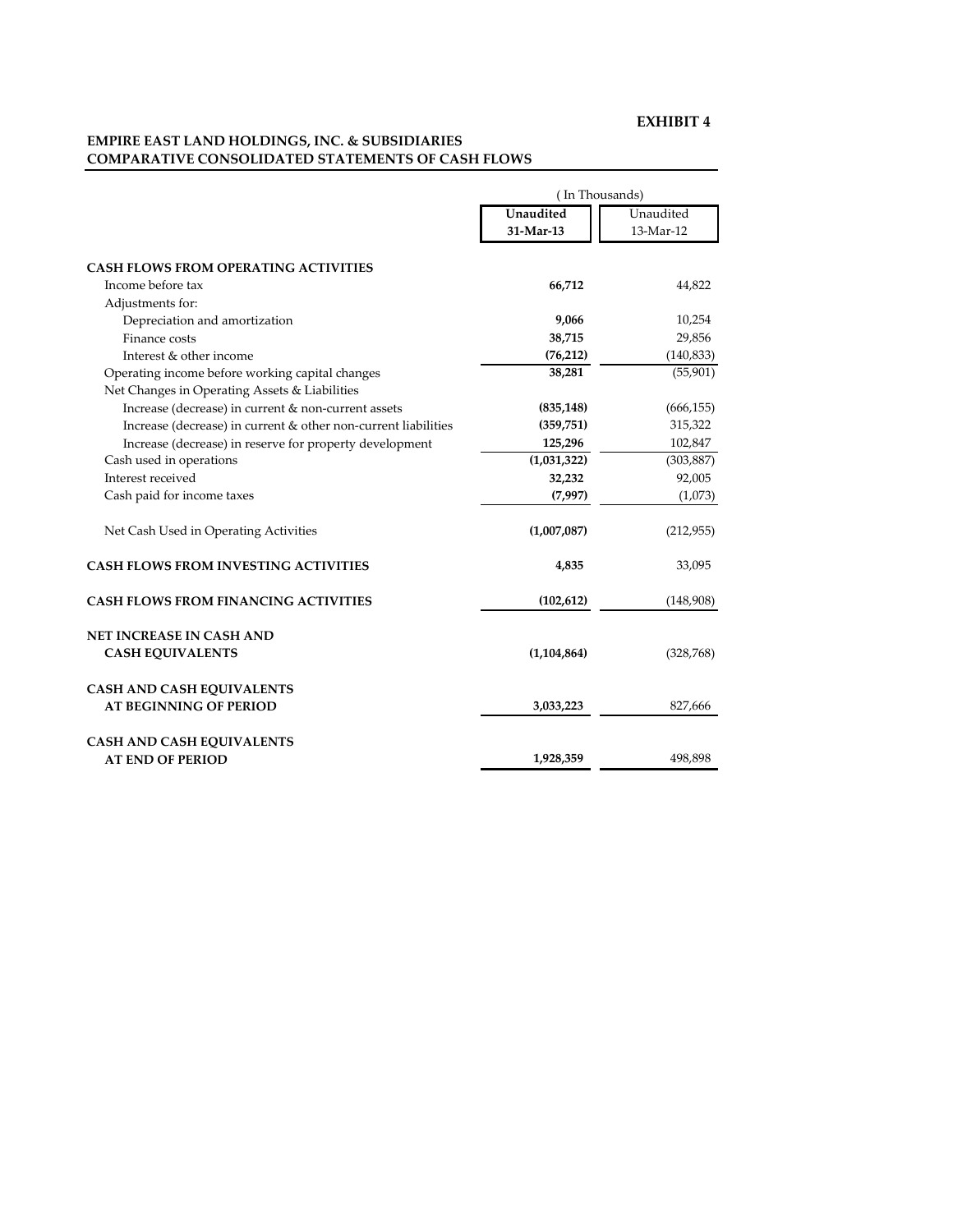# **EXHIBIT 5**

# **EMPIRE EAST LAND HOLDINGS, INC.**

NOTES TO FINANCIAL STATEMENTS

- 1) The financial statements have been prepared in accordance with Philippine Financial Reporting Standards (PFRS). The accounting policies and method of computation have been consistently followed by the Company (and its subsidiaries) and are consistent with those used in the most recent annual audited financial statements.
- 2) Cash and cash equivalents account is composed of cash on hand/in banks amounting to P140.6 million and short-term placements of P1.8 billion.
- 3) Current Trade and Other Receivables account of P2.7 billion mostly includes receivables from sales transactions. The P2.2 billion non-current portion of Trade and Other Receivables are those amounts which are not expected to be realized/collected within the one-year period.
- 4) Property Development Cost and Residential and Condominium Units for Sale accounts amounting to P2.7 billion and P11.8 billion respectively, pertain to land development & construction costs of various projects.
- 5) Investment in and Advances to Associates and Related Parties and Advances to Landowners and Joint Venture accounts totaling P3.6 billion pertain to property acquisition, joint venture and other business related transactions.
- 6) Available-for-sale Financial Assets accounts totaling P2.4 billion pertain to investments in equity securities of subsidiaries.
- 7) Land for Future Development account of P3.8 billion, which is net of the amount transferred to Property Development Cost account, refers to the properties acquired by the company. Most properties, which are specifically located in Metro Manila and Calabarzon areas, are intended for immediate and future development. This account also includes other expenses related to acquisition.
- 8) Investment Property account of P198 million pertains to land and building and office/commercial units for lease, and certain lots held for capital appreciation. This account is presented in the interim financial statements net of depreciation.
- 9) Property and Equipment account of P166 million is composed of fixed assets that are being depreciated over its estimated useful lives using a straight-line method. This account is presented in the interim financial statements net of depreciation.
- 10) Interest-bearing loans and borrowings account with a balance of P294.5 million mostly includes loans obtained from commercial banks/financial institution and trade receivables discounted with recourse.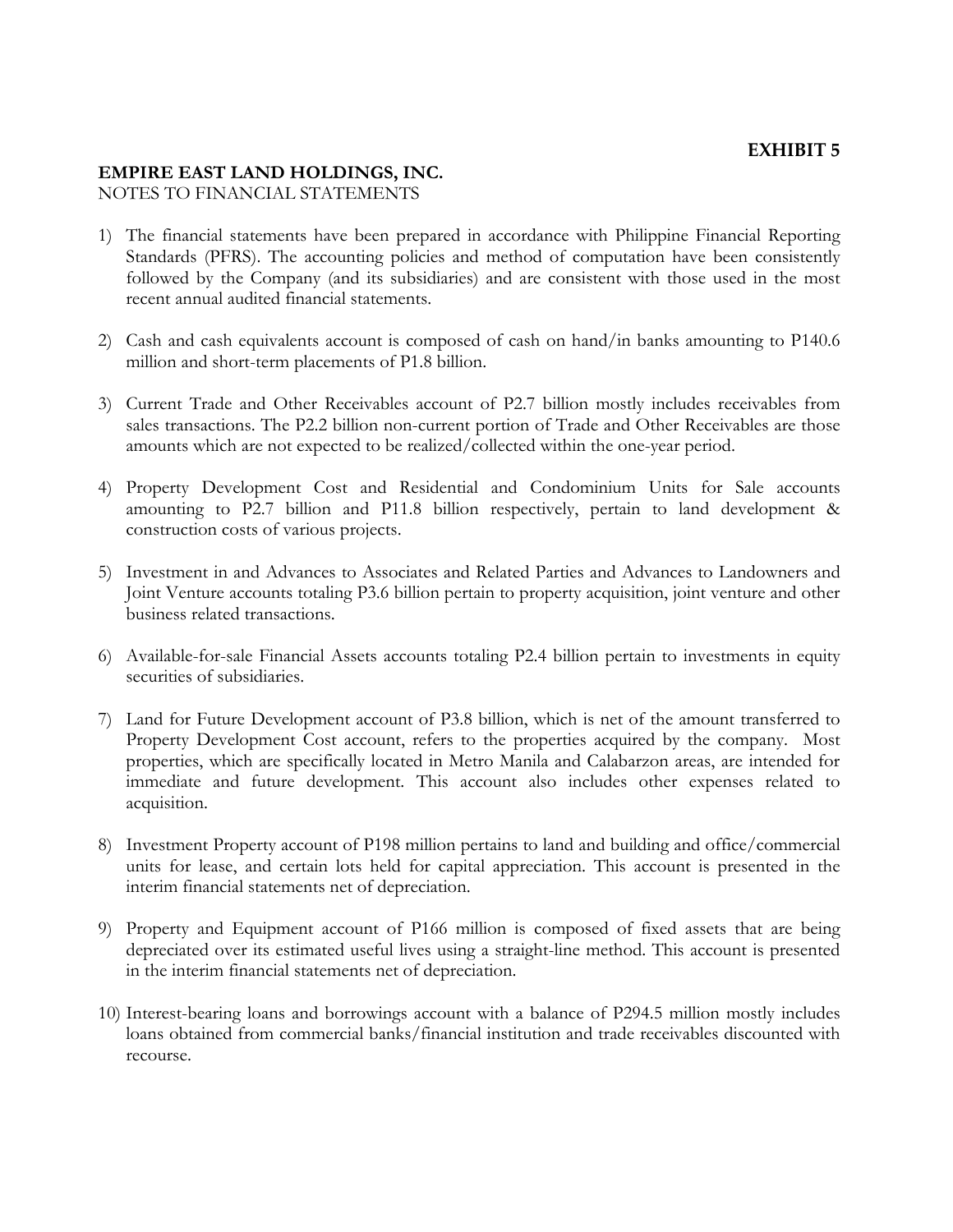- 11) Current Liabilities account is composed of current portion of deferred gross profit amounting to P71.0 million, customers' deposits/advances of P2.8 billion and other payables/accruals amounting to P3.5 billion. Other non-current liabilities include non-current portion of deferred tax, unearned revenue and other payables totaling to P1.5 billion.
- 12) Reserve for Property Development of P1.2 billion pertains to the remaining costs needed to complete the development/construction of the sold units.
- 13) Increase in Equity by P582 million is the net effect of three-months net profit, the fair value gains/revaluation of marketable equity securities.
- 14) Revenues include the following real estate sales of P557 million, interest income of P76.2 million derived mostly from buyers in-house financing, and commissions and other income totaling to P115.7 million.
- 15) There were no changes in estimates of amounts reported in prior interim periods or prior financial years that have material effect in the current interim period.
- 16) There were no material contingencies and any other events/transactions that have material impact on the current interim period.
- 17) There were no seasonal aspects that had a material effect on the financial condition or results of operations of the group.
- 18) There were no issuances, repurchases, and repayments of debt and equity securities on the current interim period.
- 19) The Company's operating businesses are organized and managed separately according to the products and services provided, with each segment representing a strategic business unit that offers different products and serves different markets. The Company is engaged in the development and marketing of affordable and mass housing projects either in the form of condominium communities or house and lot packages, and to a limited extent, commercial and office space and mixed-use complexes. It classifies its projects into high-rise and horizontal. High-rise projects refer to condominiums and other medium scale properties which cater to middle-income market while the horizontal projects refer to house and lot packages and subdivision lots which are intended both for low and middle-income market.

The tables in the succeeding pages present the revenue and profit information regarding industry segments in the quarters ended March 31, 2013 and 2012 and certain asset and liability information regarding industry segments as of March 31, 2013 and December 31, 2012.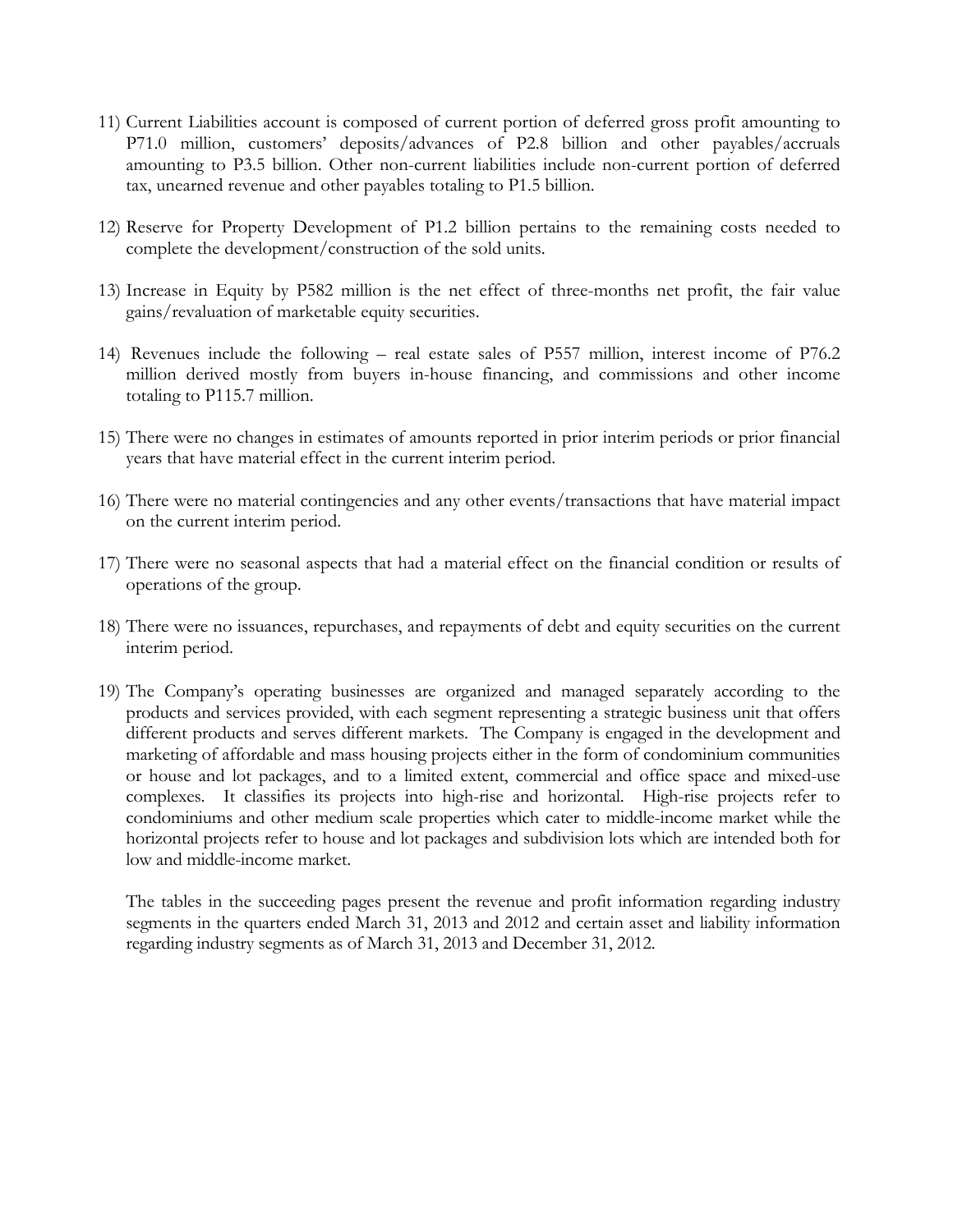# **March 31, 2013**

|                                                          | Projects     |                | Horizontal<br>Corporate<br>Projects<br>and Others |               | <b>High-Rise</b> |                |              |                           |  | Total |
|----------------------------------------------------------|--------------|----------------|---------------------------------------------------|---------------|------------------|----------------|--------------|---------------------------|--|-------|
| <b>TOTAL REVENUES</b>                                    |              |                |                                                   |               |                  |                |              |                           |  |       |
| Sales to external<br>customers                           |              | 488,470,131    |                                                   | 68,618,952    | Р                | 89,702,681     | P            | 646,791.764               |  |       |
| <b>RESULTS</b>                                           |              |                |                                                   |               |                  |                |              |                           |  |       |
| Segment results                                          |              | 175,949,143    |                                                   | 19,867,572    | P                | 165,914,558    | $\, {\bf P}$ | 361,731,273               |  |       |
| Unallocated expenses                                     |              |                |                                                   |               |                  | 282, 283, 211) |              | 282, 283, 211)            |  |       |
| Operating profit                                         |              |                |                                                   |               |                  |                |              | 79,448,062                |  |       |
| Equity in net earnings of subsidiaries                   |              |                |                                                   |               |                  | 25,979,164     |              | 25,979,164                |  |       |
| Finance costs<br>Profit before tax                       |              |                |                                                   |               |                  | 38,714,795)    |              | 38,714,795)               |  |       |
| Tax expense                                              |              |                |                                                   |               | (                | 16,387,775)    |              | 66,712,431<br>16,387,775) |  |       |
| Profit before minority interest                          |              |                |                                                   |               |                  |                |              | 50,324,656                |  |       |
| Non-controlling interest - share in net profit           |              |                |                                                   |               |                  |                |              | 330,025                   |  |       |
| Net profit attributable to parent company's shareholders |              |                |                                                   |               |                  |                | P            | 49,994,631                |  |       |
| <b>ASSETS AND</b><br><b>LIABILITIES</b>                  |              |                |                                                   |               |                  |                |              |                           |  |       |
| Segment assets                                           | P            | 13,084,172,899 | P                                                 | 4,566,667,343 | $\mathbf{P}$     | 164,615,162    | Ρ            | 17,815,455,403            |  |       |
| Investment in associates                                 |              |                |                                                   |               |                  | 996,125,410    |              | 996,125,410               |  |       |
| Unallocated assets                                       |              |                |                                                   |               |                  | 13,427,902,744 |              | 13,427,902,744            |  |       |
| Total assets                                             |              | 13,084,172,899 |                                                   | 4,566,667,342 |                  | 14,588,643,316 |              | 32,239,483,557            |  |       |
| Segment liabilities                                      | $\mathbf{P}$ | 924,512,302    | P                                                 | 606,405,430   | $\mathbf{P}$     |                | P            | 1,530,917,732             |  |       |
| Unallocated liabilities                                  |              |                |                                                   |               |                  | 7,859,298,312  |              | 7,859,298,312             |  |       |
| <b>Total</b> liabilities                                 | P            | 924,512,302    | P                                                 | 606,405,430   |                  | 7,859,298,312  | P            | 9,390,216,044             |  |       |
| <b>OTHER SEGMENT</b>                                     |              |                |                                                   |               |                  |                |              |                           |  |       |
| <b>INFORMATION:</b>                                      |              |                |                                                   |               |                  |                |              |                           |  |       |
| Capital expenditures                                     |              |                |                                                   |               | $\mathbf{P}$     | 1,937,679      | P            | 1,937,679                 |  |       |
| Depreciation and amortization                            |              |                |                                                   |               |                  | 9,065,975      |              | 9,065,975                 |  |       |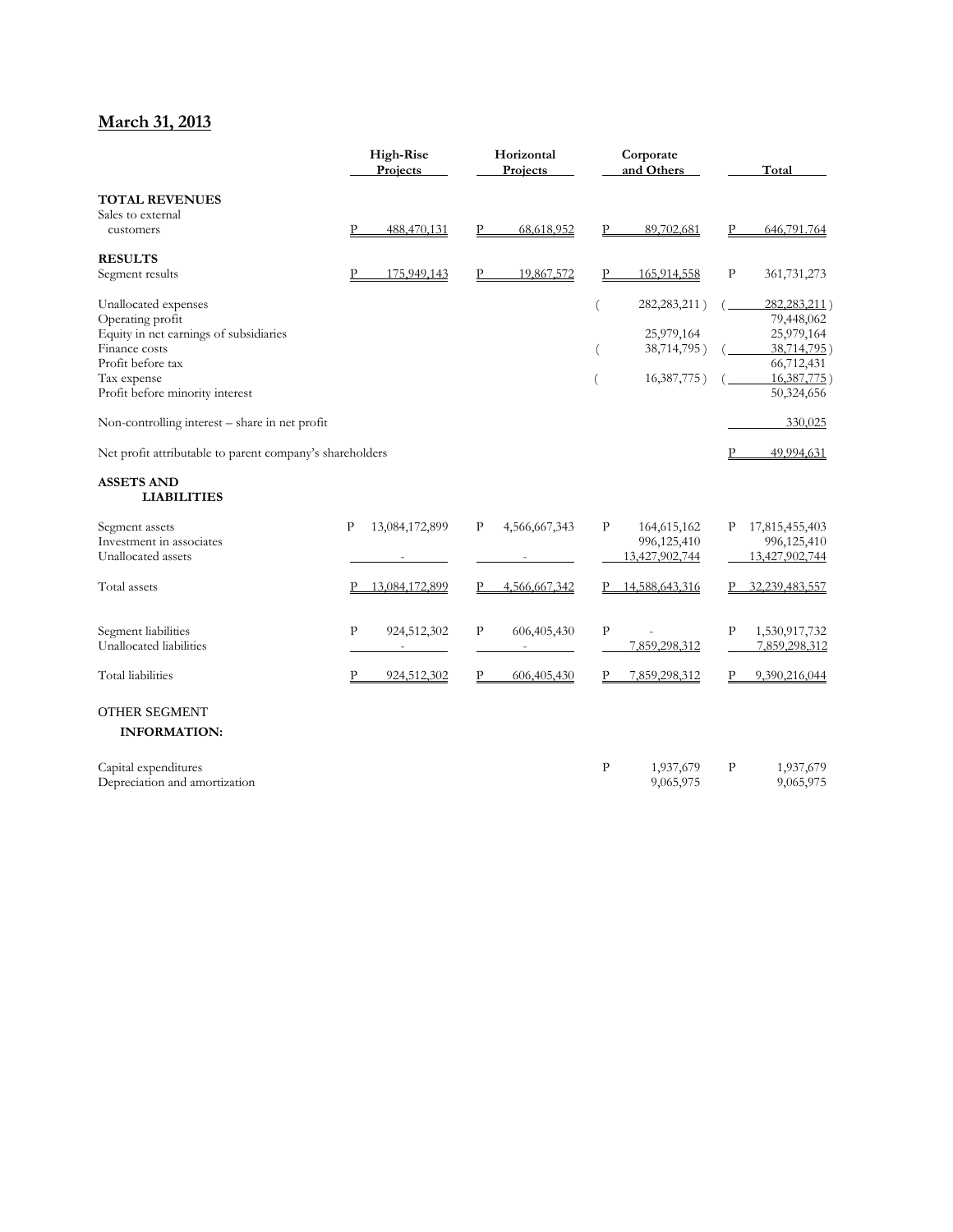# **March 31, 2012**

|                                                            | <b>High-Rise</b><br>Projects |                | Horizontal<br>Corporate<br>Projects |               | and Others   |                |             | Total                          |
|------------------------------------------------------------|------------------------------|----------------|-------------------------------------|---------------|--------------|----------------|-------------|--------------------------------|
| <b>TOTAL REVENUES</b>                                      |                              |                |                                     |               |              |                |             |                                |
| Sales to external<br>customers                             | P                            | 390.059.431    |                                     | 73,891,753    | P            | 89,057,270     | P           | 553,008.454                    |
| <b>RESULTS</b>                                             |                              |                |                                     |               |              |                |             |                                |
| Segment results                                            | P                            | 76,808,991     |                                     | 12,689,125    | Ρ            | 209,245,991    | $\mathbf P$ | 298,744,107                    |
| Unallocated expenses                                       |                              |                |                                     |               |              | 244,709,712)   |             | 244,709,712)                   |
| Operating profit<br>Equity in net earnings of subsidiaries |                              |                |                                     |               |              | 20,643,890     |             | 54,034,395<br>20,643,890       |
| Finance costs                                              |                              |                |                                     |               |              | 29,856,264)    |             | 29,856,264)                    |
| Profit before tax                                          |                              |                |                                     |               |              |                |             | 44,822,021                     |
| Tax expense                                                |                              |                |                                     |               |              | 17,075,756)    |             | 17,075,756)                    |
| Profit before minority interest                            |                              |                |                                     |               |              |                |             | 27,746,265                     |
| Non-controlling interest – share in net profit             |                              |                |                                     |               |              |                |             | 6,957,855                      |
| Net profit attributable to parent company's shareholders   |                              |                |                                     |               |              |                |             | 34,704,120                     |
| <b>ASSETS AND</b><br><b>LIABILITIES</b>                    |                              |                |                                     |               |              |                |             |                                |
| Segment assets                                             | P                            | 12,470,671,987 | P                                   | 4,528,288,193 | P            | 168,225,441    | Р           | 17, 167, 185, 621              |
| Investment in an associate                                 |                              |                |                                     |               |              | 970,146,246    |             | 970,146,246<br>13,841,417,993  |
| Unallocated assets                                         |                              |                |                                     |               |              | 13,841,417,993 |             |                                |
| Total assets                                               |                              | 12,470,671,987 | P                                   | 4,528,288,193 |              | 14,979,789,680 |             | 31,978,749,860                 |
|                                                            | $\mathbf{P}$                 |                | P                                   |               | $\mathbf{P}$ |                | $\mathbf P$ |                                |
| Segment liabilities<br>Unallocated liabilities             |                              | 808, 553, 884  |                                     | 589,219,928   |              | 8,313,847,189  |             | 1,397,773,812<br>8,313,847,189 |
| <b>Total</b> liabilities                                   | Р                            | 808,553,884    |                                     | 589,219,928   |              | 8,313,847,189  | P           | 9,711,621,001                  |
|                                                            |                              |                |                                     |               |              |                |             |                                |
| <b>OTHER SEGMENT</b>                                       |                              |                |                                     |               |              |                |             |                                |
| <b>INFORMATION:</b>                                        |                              |                |                                     |               |              |                |             |                                |
| Capital expenditures                                       |                              |                |                                     |               | $\mathbf{P}$ | 16,125,846     | P           | 16,125,846                     |
| Depreciation and amortization                              |                              |                |                                     |               |              | 10,253,958     |             | 10,253,958                     |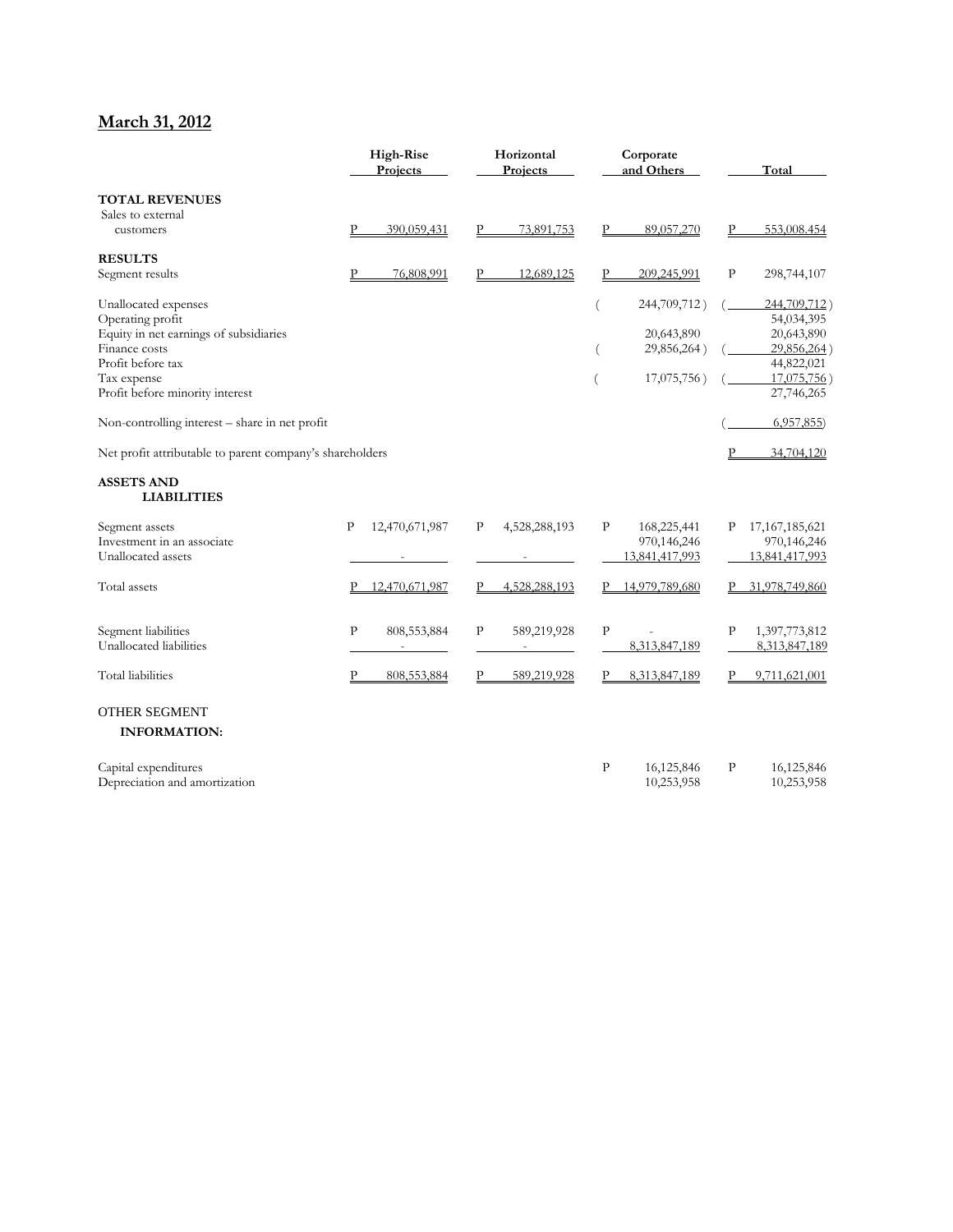#### **EMPIRE EAST LAND HOLDINGS, INC. AND SUBSIDIARIES As of March 31, 2013 Amounts in thousands**

#### **1) Aging of Accounts Receivable**

|                                |           | Current     |                          |            |            | Above  | Past due accounts &      |
|--------------------------------|-----------|-------------|--------------------------|------------|------------|--------|--------------------------|
| Type of Receivables            | Total     | Not Yet Due | 1 Month                  | $2-3$ Mos. | $4-6$ Mos. | 7 Mos. | Items in Litigation      |
|                                |           |             |                          |            |            |        |                          |
|                                |           |             |                          |            |            |        |                          |
| <b>Trade Receivables</b><br>a) | 3,138,021 | 3,132,000   | 4,688                    | 1,099      | 236        | $\sim$ | $\overline{\phantom{0}}$ |
|                                |           |             |                          |            |            |        |                          |
|                                |           |             |                          |            |            |        |                          |
| Other Receivables<br>b)        | 1,781,421 | 1,781,421   | $\overline{\phantom{a}}$ | $\sim$     | $\sim$     | $\sim$ | $\overline{\phantom{a}}$ |
|                                |           |             |                          |            |            |        |                          |
| <b>Net Receivables</b>         | 4,919,442 |             |                          |            |            |        |                          |
|                                |           |             |                          |            |            |        |                          |

#### **2) Accounts Receivable Description**

|    | <b>Type of Receivables</b> | Nature/Description                | Collection Period   |
|----|----------------------------|-----------------------------------|---------------------|
| a) | Trade Receivables          | Sale of residential units/lots    | maximum of 15 years |
| b  | Other Receivables          | Advances to contractors/suppliers | 1 to 2 years        |
|    |                            |                                   |                     |

**3) Normal Operating Cycle:** <sup>3</sup> to 15 years

**Exhibit 6**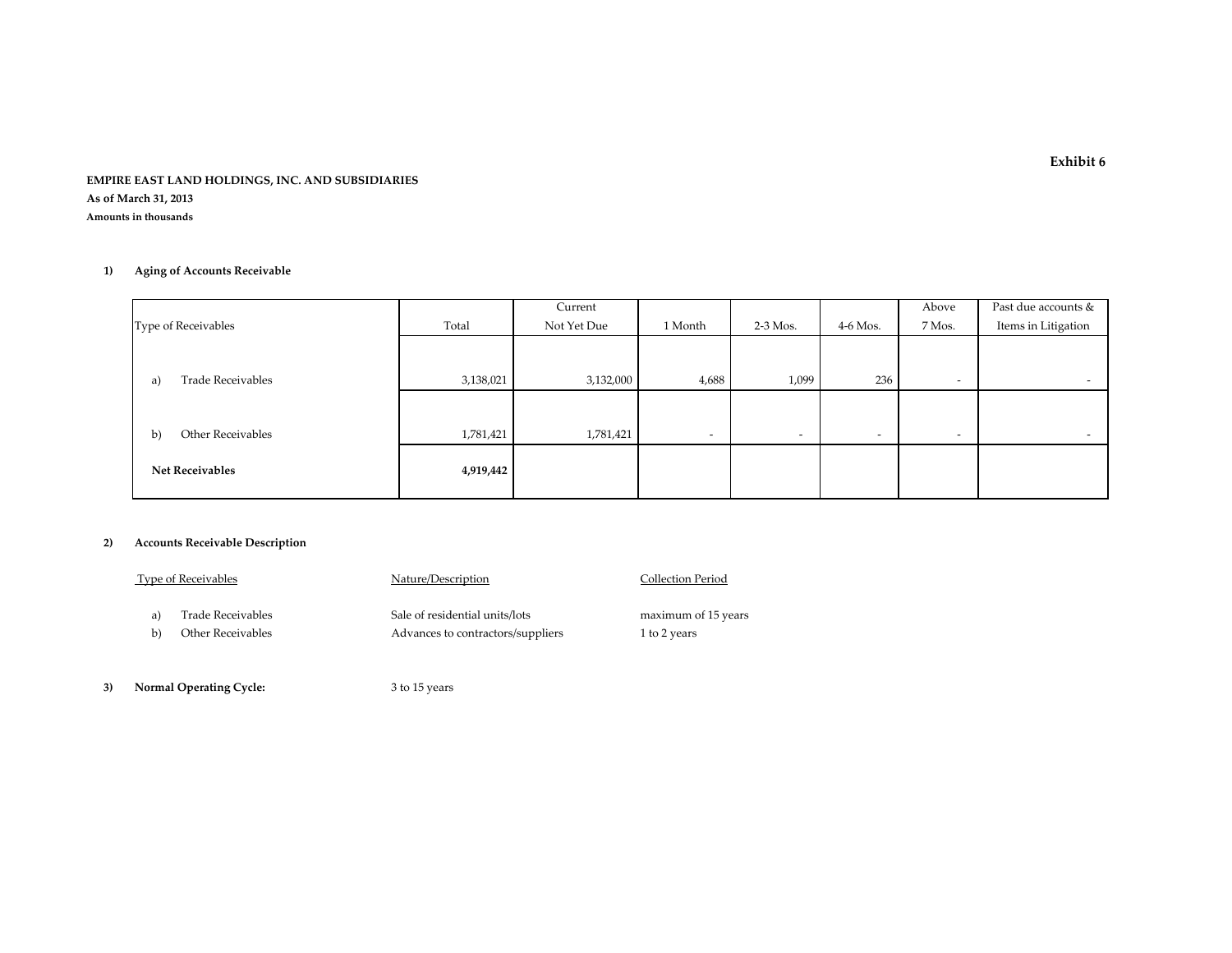### **EXHIBIT 7**

# **EMPIRE EAST LAND HOLDINGS, INC. MANAGEMENT'S DISCUSSION OF FINANCIAL CONDITION AND RESULTS OF OPERATIONS**

### **RESULTS OF OPERATION**

### Review of March 31, 2013 versus March 31, 2012

During the three-month period, the consolidated net profit amounted to P50.3 million, 81% higher than the previous year's net income of P27.7 million. Consolidated revenues, composed of real estate sales, finance income, commissions and other revenues posted an increase of 13% from P789.6 million to P700.1 million.

### Real Estate Sales

The Group registered Real Estate Sales of P557.1 million for three months ended March 31, 2013 compared with P464.0 million in 2012. The sales generated were derived from various projects including, San Lorenzo Place, Pioneer Woodlands, Little Baguio Terraces, The Sonoma, The Cambridge Village, California Gardens Square and Laguna Bel Air Projects.

The Cost of Sales amounting to P353.4 million in 2013 and P320.0 million in 2012, as a percentage of Real Estate Sales, was 63% and 69%, respectively. The change was primarily due to the different composition of products sold for each year.

Gross Profit was P203.7 million during the three months of 2013 and P144.0 million in 2012, or 37% and 31% of Real Estate Sales, respectively. The gross profit margin varies depending on the product mix and the competitiveness of prices of each product. Realized Gross Profit amounting to P195.8 million and P89.5 million in 2013 and 2012, respectively represents 35% and 19% of Real Estate Sales, respectively.

### Other Revenues

The finance income amounting to P76.2 million and P120.2 million in 2013 and 2012 respectively, were derived mostly from in-house financing and accounts for 10% and 17% of total revenues. Additional sources of revenue were commissions of a subsidiary, rentals of investment properties and those obtained from other sources. Commission and other income totaling P115.7 million in 2013 and P109.7 million in 2012, represents 15% and 16% of total revenues, respectively.

### Operating Expenses

Operating Expenses posted an increase from P244.7 million in 2012 to P282.3 million in 2013. Other charges/expenses include Finance Cost of P38.7 million and P29.9 million in 2013 and 2012, respectively.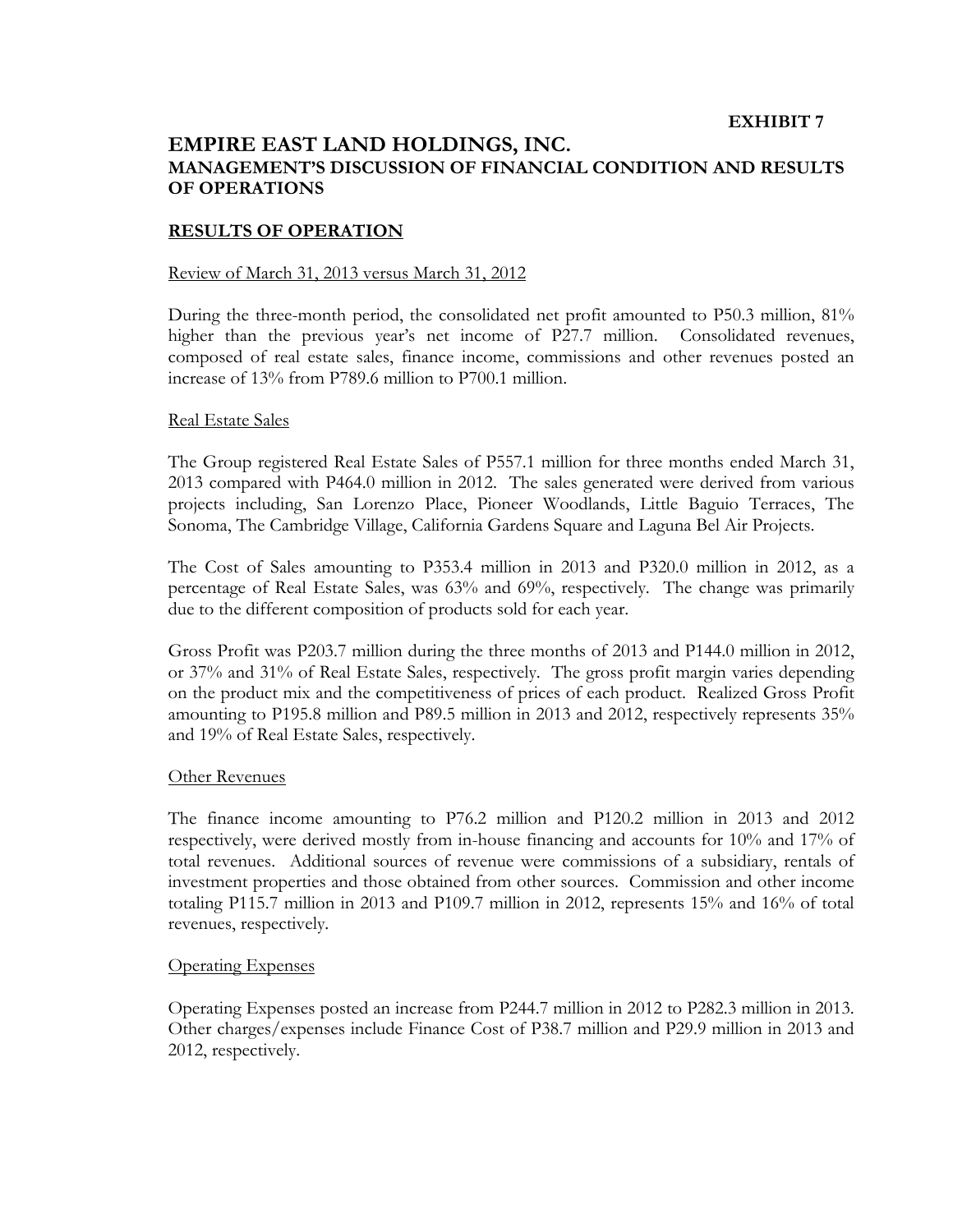# **FINANCIAL CONDITION**

### Review of March 31, 2013 versus December 31, 2012

Total resources of the Group as of March 31, 2013 and December 31, 2012 amounted to P32.2 billion and P32.0 billion respectively. Cash and Cash Equivalents decreased from P3.03 billion to P1.9 billion. The Group remained liquid with Total Current Assets of P21.6 billion in 2013 and P22.0 billion in 2012, which accounted for 67% and 69% of the Total Assets in 2013 and 2012, while its Total Current Liabilities amounted to P6.7 billion in March 31, 2013 as compared with P7.1 billion in December 31, 2012.

Equity increased from P22.3 billion in the previous year to P22.8 billion as of March 31, 2013 due to revaluation of equity investments and net income for the 3-month period.

For the three months of 2013 and previous year 2012, the Group sourced its major cash requirements from internally generated funds, subscription payment on increase in authorized capital stock of the Company and partly from borrowings.

The Group utilized its funds for construction and development of projects, purchase of properties, loan repayments, settlement of various payables and other operating expenses.

> Material Changes in the 2013 Interim Financial Statements (increase/decrease of 5% or more in the 2013 Financial Statements)

### Balance Sheets

- 36% decrease in Cash and Cash Equivalents Mainly due to construction related payments and acquisition of properties
- 15% increase in Prepayments Mainly due to increase in prepaid taxes related to transfer of titles
- 19% increase in Other Current Assets Mainly due to increase in input vat on purchases and payments to various contractors
- 26% increase in Available-for-sale Financial Assets Primarily due to increase in fair market value of investment in securities held by a subsidiary
- 24% decrease in Interest-bearing Loans and Borrowings Due to repayment of loans and borrowings
- 58% decrease in Trade and Other Payables Various payments to contractors and suppliers due to increasing construction activities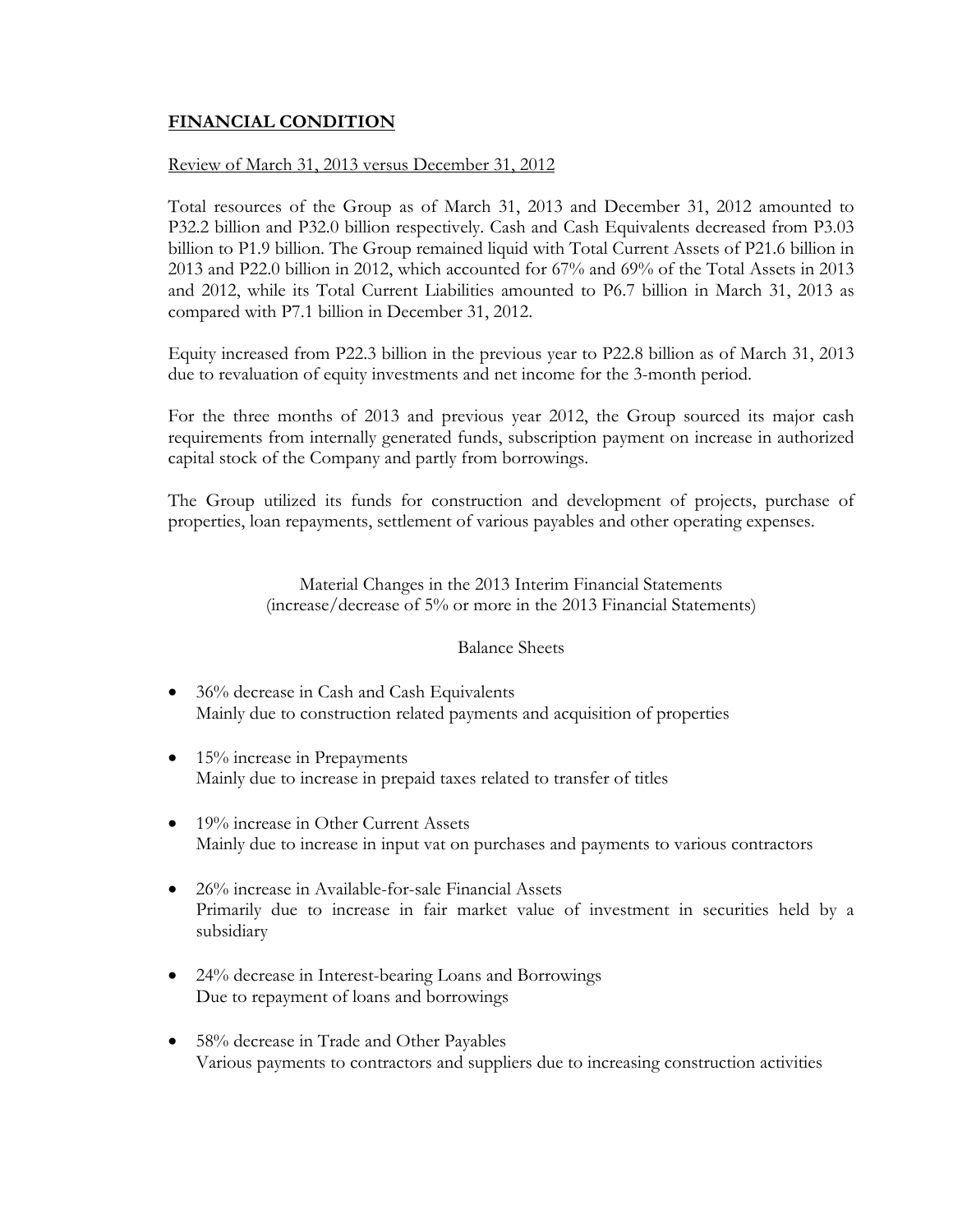- 12% increase in Reserve for Property Development Pertains to the estimate cost to complete the construction/development of sold units
- 11% increase in Other Current Liabilities Due to increase in retention payables to suppliers and contractors

## Income Statements

- 20% increase in Real Estate Sales Due to aggressive selling of projects
- 551% increase in Realized Gross Profit on Prior Years' Sale Primarily due to increase in construction accomplishments of ongoing projects
- 37% decrease in Finance Income Primarily due to varying payment terms of accounts under in-house financing
- 5% increase in Commission & Other Income Mainly due to increase in equity share in net earnings of associates and other revenues
- 10% increase in Cost of Real Estate Sales Mainly due to increase in real estate sales
- 20% decrease in Deferred Gross Profit Current Year's Sales Mainly due to completion of some projects
- 30% increase in Finance Cost Mainly due to additional construction-related advances
- $\bullet$  15% increase in Operating Expenses Primarily due to intensified selling/marketing activities and increase in administrative expenses

For the year 2013, the projected capital expenditures (construction/development) of roughly P4 billion is expected to be funded by collections, borrowings and equity financing.

Fluctuations in foreign exchange rate had no adverse effect on the Group's financial conditions since the Group has very minimal importations of construction-related materials and have no foreign denominated loans.

There are no other material changes in the Group's financial position and condition (5% or more) that will warrant a more detailed discussion. Likewise, there are no material events and uncertainties known to the management that would have material impact on reported financial information and normal operations of the Group.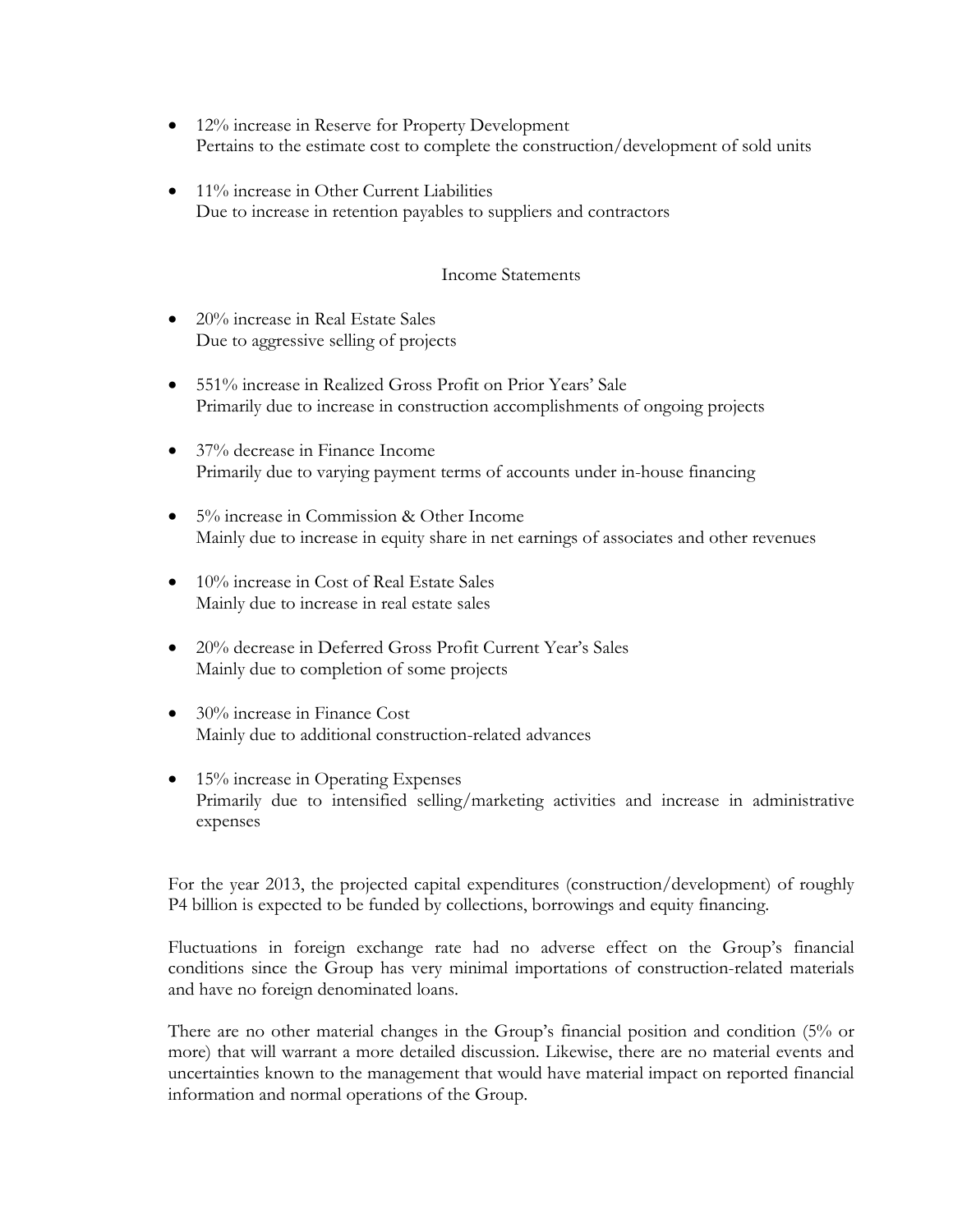The nature of all revenues and expenses disclosed in the statements of comprehensive income are business related transactions and arose from the Group's continuing operations. Also, no prior period adjustment was made during any period covered by the statements of financial position.

There are no material off-statements of financial condition transactions, arrangements, obligations (including contingent obligations), and other relationships of the Group with unconsolidated entities or other persons created during the reporting period.

There are no events that will trigger direct or contingent financial obligation that is material to the Group, including any default or acceleration of an obligation.

The Group is aggressively marketing its products specially the new projects. It continuously offers competitive prices, more lenient payment schemes under in-house financing and has strong tie-ups with reputable banks for the financing requirements of its buyers.

# **TOP FIVE (5) KEY PERFORMANCE INDICATORS**

For the three-month period of 2013, the following are top key performance indicators of the Company and its majority-owned subsidiaries:

# **1) Increase in Real Estate Sales**

The Group's marketing concepts and sales strategies, project location, flexible payment scheme and aggressive selling have contributed to the increase in sales. The Group's new projects are connected to mass transit system and are conveniently located in business districts of Metro Manila

# **2) Increase in Other Income**

Other income derived from various source significantly contributed in generating revenues.

# **3) Ability to repay loan obligations**

The loan obligations were promptly settled. The Group maintains a good credit standing with creditor banks and has considerable standby credit facilities, which can be utilized for urgent capital requirements.

# **4) Continuous development of projects**

The Group aggressively undertakes construction and development activities and has been exerting efforts to deliver its projects within the commitment timetable.

# **5) Landbanking**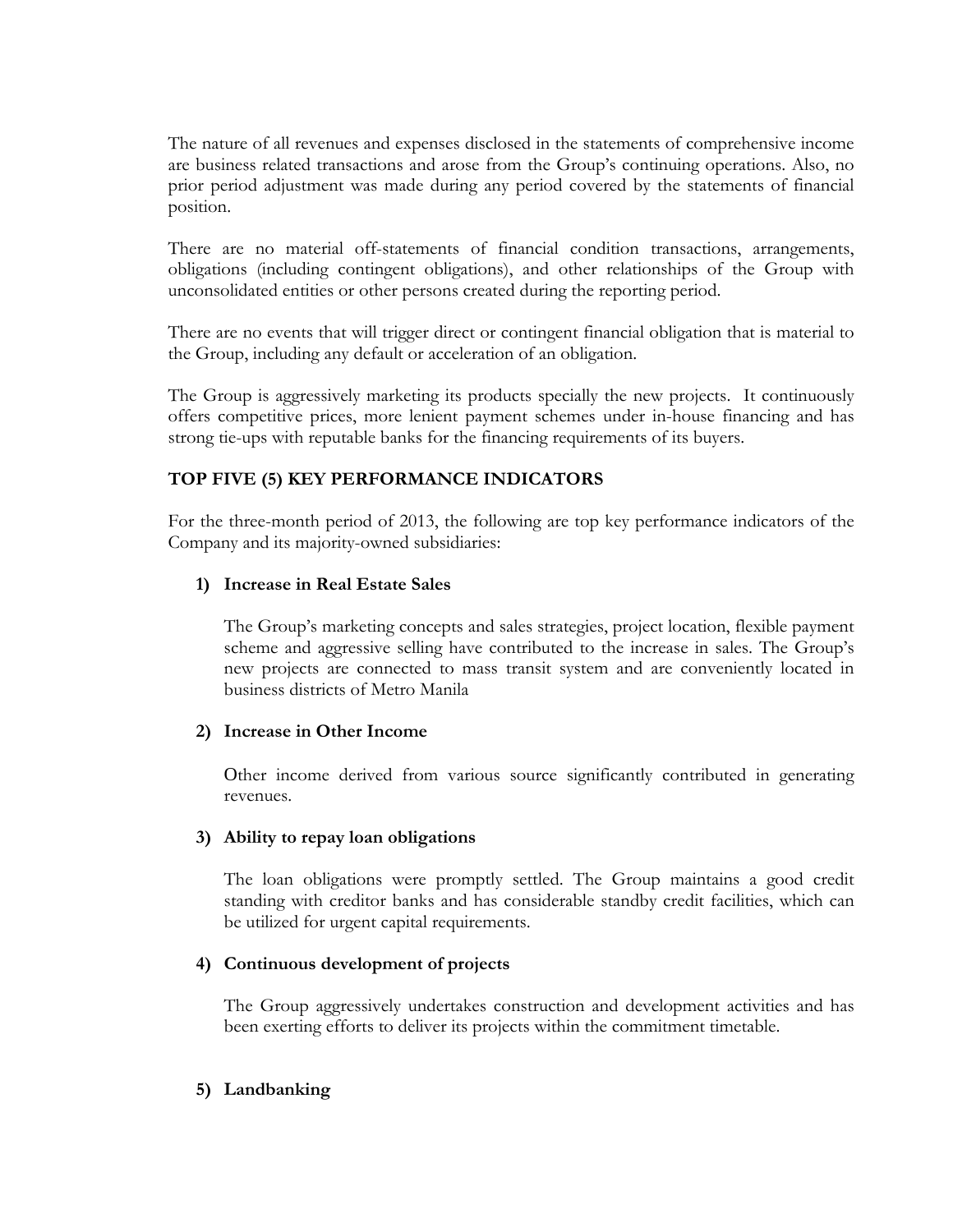The Group has been continuously acquiring interests in properties through either outright acquisitions or joint venture arrangements with landowners. It intends to have sufficient properties for development within the next 5 to 7 years.

### **ASSESSMENT OF FINANCIAL RISKS**

The Group is exposed to a variety of financial risks, which result from both its operating and investing activities. Risk management is carried out by a central treasury department under policies approved by the BOD, and focuses on actively securing the Group's short to medium-term cash flows by minimizing the exposure to financial markets.

The Group does not actively engage in the trading of financial assets for speculative purposes nor does it write options. The most significant financial risks to which the Group is exposed to are described below.

# **1) Foreign Currency Sensitivity**

Most of the Group's transactions are carried out in Philippine pesos, its functional currency. Foreign exchange risk arises from the Group's U.S. dollar-denominated cash and cash equivalents.

To mitigate the Group's exposure to foreign currency risk, non-Philippine peso cash flows are closely monitored.

The Group's U.S.-dollar denominated financial assets, translated into Philippine pesos amounted to P77.5 million as of March 31, 2013.

At March 31, 2013, if the peso had strengthened by 1% against the U.S. dollar with all other variables held constant, income before tax for the year would have been P0.9 million lower, mainly as a result of foreign exchange loss on translation of U.S. dollardenominated cash and cash equivalents.

On the other hand, if the peso had been weaker by the same percentage, with all other variables held constant, income before tax would have been higher by the same amount.

The 1% movement in the value of peso against U.S. dollar was estimated based on the market volatility in exchange rates. The sensitivity analysis is based on the Group's foreign currency financial instruments held at the reporting period.

Exposures to foreign exchange rates vary during the year depending on the volume of transactions. Nonetheless, the analysis above is considered to be representative of the Group's currency risk.

# **2) Interest Rate Sensitivity**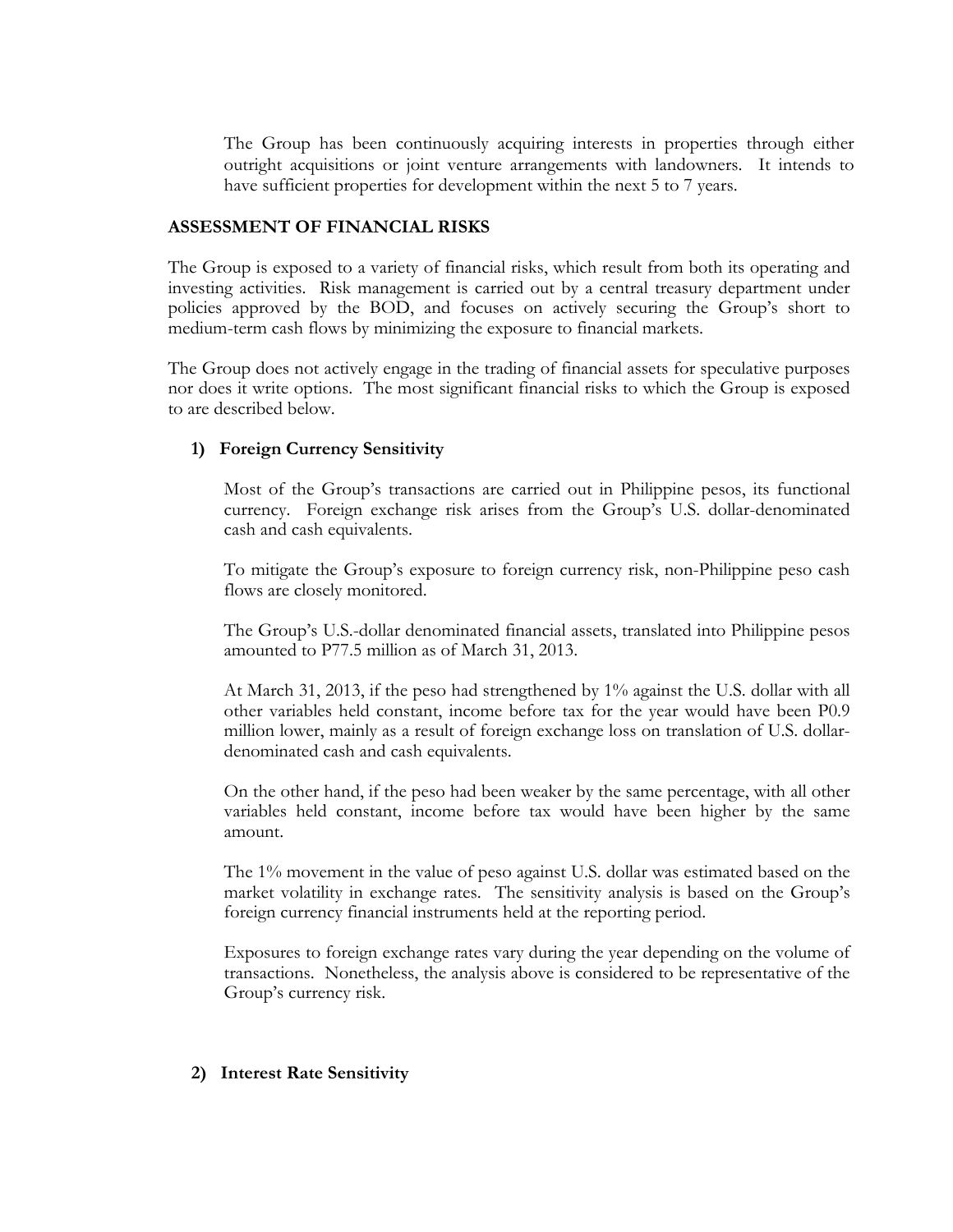As the Group has no significant interest-bearing assets, the Group's income and operating cash flows are substantially independent of changes in market interest rates. The Group's interest rate risk arises only from cash and cash equivalents, which are subject to variable interest rates. Financial assets and liabilities at variable rates expose the group to cash flow interest rate risk. All other financial assets and liabilities have fixed rates.

On March 31, 2013, if general interest rates on dollar and peso-denominated financial assets had been higher by 0.25%, with all other variables held constant, income before tax for the year would have been P3.8 million higher, mainly as a result of higher interest income on floating rate deposits.

The movements in interest rates used in the sensitivity analysis are considered reasonably possible and are based on observation of interest rate fluctuations for the past six months using a 95%-confidence level. The calculations are based on the Group's financial instruments held at each reporting period, with effect estimated from the beginning of the year.

# **3) Credit Risk**

Generally, the maximum credit risk exposure of financial assets is the carrying amount of the financial assets as shown on the face of the statements of financial position, as summarized below:

|                                          | As of Mar. 31,2013 | As of Dec. 31, 2012 |
|------------------------------------------|--------------------|---------------------|
| Cash and cash equivalents                | P 1,928,358,628    | P 3,033,222,982     |
| Trade and other receivables - net        | 4,356,025,581      | 4,208,570,334       |
| Advances to landowners and joint venture | 819,439,181        | 822,584,793         |
| Advances to related parties              | 1,736,081,678      | 1,687,392,195       |
|                                          | 8,839,905,067      | 9,751,770,304       |

The credit risk for liquid funds is considered negligible, since the counter parties are reputable banks with high quality external credit ratings. In respect of trade and other receivables, the Group is not exposed to any significant credit risk exposure to any single counter party or any group of counter parties having similar characteristics.

The Group continuously monitors defaults of customers and other counter parties, identified either individually or by group, and incorporate this information into its credit risk controls. The Group's policy is to deal only with creditworthy counter parties. In addition, for a significant proportion of sales, advance payments are received to mitigate credit risk.

The Group's management considers that all the above financial assets that are not impaired for each of the reporting dates under review are of good credit quality, including those that are past due.

# **4) Liquidity Risk**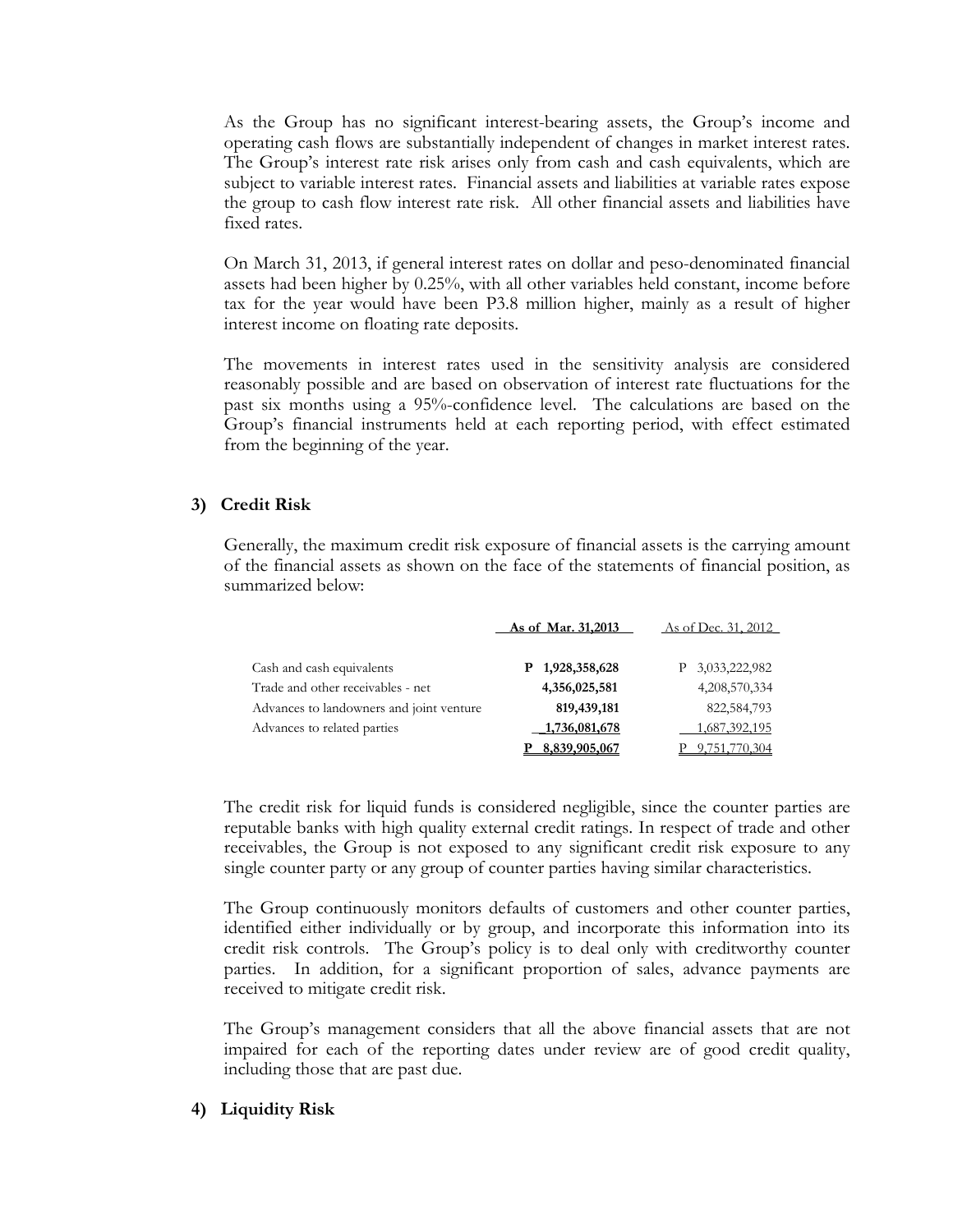The Group manages its liquidity needs by carefully monitoring scheduled debt servicing payments for long-term financial liabilities as well as cash outflows due in a day-to-day business. Liquidity needs are monitored in various time bands, on a dayto-day and week-to-week basis, as well as on the basis of a rolling 30-day projection. Long-term liquidity needs for a 6-month and one-year period are identified monthly.

The Group maintains cash to meet its liquidity requirements for up to 60-day periods. Excess cash are invested in time deposits or short-term marketable securities. Funding for long-term liquidity needs is additionally secured by an adequate amount of committed credit facilities and the ability to sell long-term financial assets.

As at March 31, 2013, the Group's financial liabilities have contractual maturities which are presented below:

|                                         | Current        |                          | Non-current       |                                          |
|-----------------------------------------|----------------|--------------------------|-------------------|------------------------------------------|
|                                         | Within         | 6 to 12                  | $1 \text{ to } 5$ | Later than                               |
|                                         | 6 Months       | Months                   | Years             | 5 Years                                  |
|                                         |                |                          |                   |                                          |
| Interest-bearing loans and borrowings P | 86,405,760 P   | $\overline{\phantom{a}}$ | P 208, 137, 575   | $\mathbf{P}$<br>$\overline{\phantom{a}}$ |
| Trade and other payables                | 293,390,352    | $\overline{\phantom{0}}$ |                   |                                          |
| Advances from related parties           | 2,898,764,733  |                          |                   |                                          |
| Other current liabilities               | 212,156,911    |                          |                   |                                          |
|                                         |                |                          |                   |                                          |
|                                         | P3.490.717.575 |                          | 208, 137, 575     |                                          |
|                                         |                |                          |                   |                                          |

This compares to the maturity of the Group's financial liabilities in the previous reporting period as follows:

|                                                     |                | Current                                  | Non-current       |                                          |  |
|-----------------------------------------------------|----------------|------------------------------------------|-------------------|------------------------------------------|--|
|                                                     | Within         | 6 to 12                                  | $1 \text{ to } 5$ | Later than                               |  |
|                                                     | 6 Months       | Months<br>Years                          |                   | 5 Years                                  |  |
|                                                     |                |                                          |                   |                                          |  |
| Interest-bearing loans and borrowings P 170,684,851 |                | $\mathbf{P}$<br>$\overline{\phantom{a}}$ | P 413,846,258     | $\mathbf{P}$<br>$\overline{\phantom{a}}$ |  |
| Trade and other payables                            | 891, 315, 116  |                                          |                   |                                          |  |
| Advances from related parties                       | 2,874,646,777  |                                          |                   |                                          |  |
| Other current liabilities                           | 180,245,087    |                                          |                   |                                          |  |
|                                                     |                |                                          |                   |                                          |  |
|                                                     | P4.116.891.831 |                                          | P413.846.258      |                                          |  |

The above contractual maturities reflect the gross cash flows, which may differ from the carrying values of the liabilities at the reporting period.

#### **5) Other Market Price Risk**

The Group is exposed to equity securities price risk because of investments held by the Group and classified on the balance sheet as available-for-sale financial assets. The Group is not exposed to commodity price risk.

At March 31, 2013, if the quoted stock price for the securities had decreased by 6.92% with all other variables held constant, equity would have been lower by about P164.8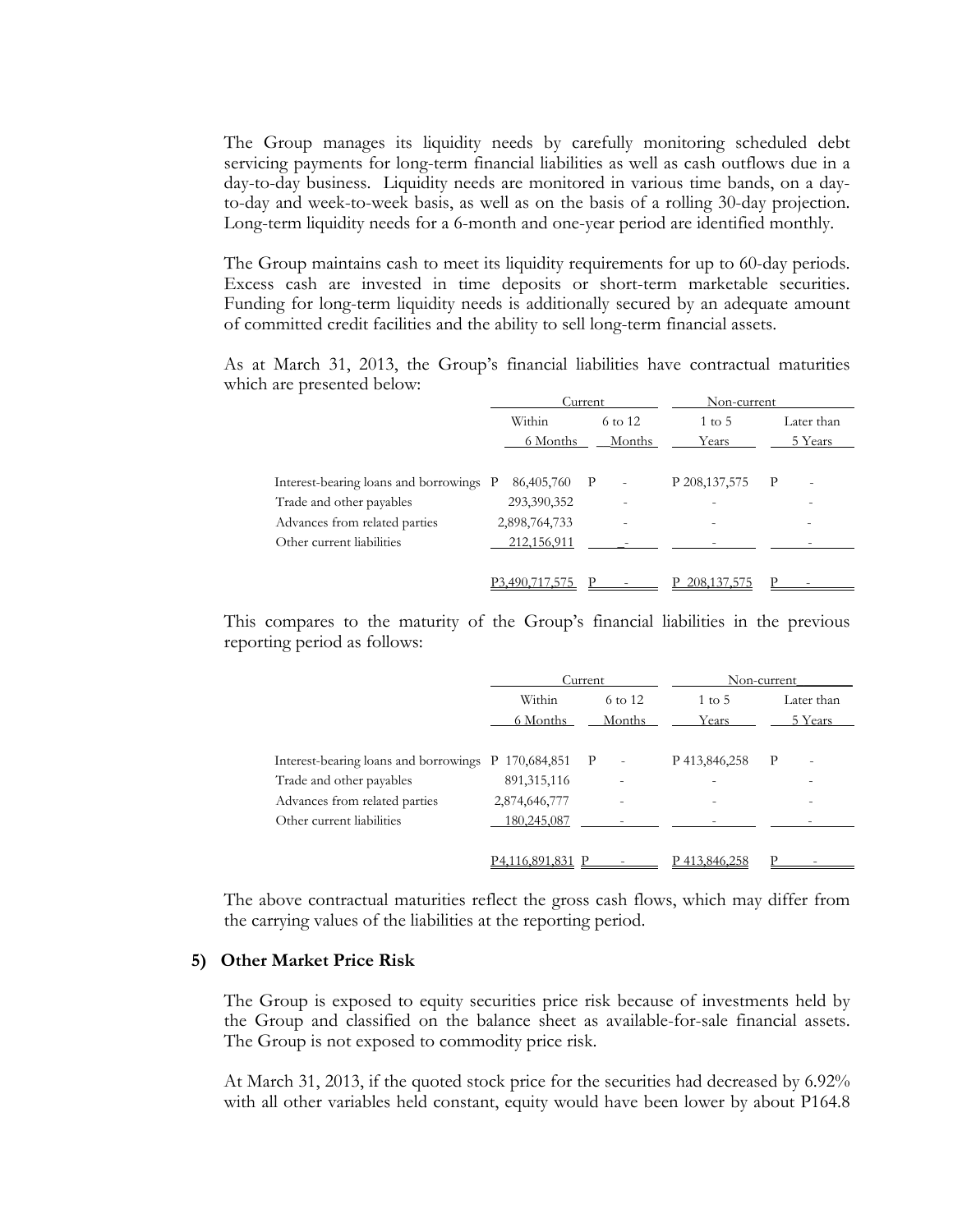million. The 6.27% estimated change in quoted market price is computed based on volatility of local index for holdings first listed at Philippine Stock Exchange.

On the other hand, if the quoted market price for these securities had increased by the same amount, with all other variables held constant, equity for the year would have been higher by the same figure.

The investments in listed equity securities are considered long-term, strategic investments. In accordance with the Group's policies, no specific hedging activities are undertaken in relation to these investments. The investments are continuously monitored and voting rights arising from these equity instruments are utilized in the Group's favor.

# **FINANCIAL INSTRUMENTS EVALUATION**

Financial assets include cash and financial instruments. The Group classifies its financial assets, other than hedging instruments, into the following categories: financial assets at fair value through profit or loss, loans and receivables, held-to-maturity investments and availablefor-sale financial assets. Financial assets are assigned to the different categories by management on initial recognition, depending on the purpose for which the investments were acquired. The designation of financial assets is re-evaluated at every reporting date at which date a choice of classification or accounting treatment is available, subject to compliance with specific provisions of applicable accounting standards.

*Cash and cash equivalents* are defined as cash on hand, demand deposits and short-term, highly liquid investments readily convertible to known amounts of cash and which are subject to insignificant risk of changes in value.

Regular purchase and sales of financial assets are recognized on their trade date. All financial assets that are not classified as at fair value through profit or loss are initially recognized at fair value, plus transaction costs. Financial assets carried at fair value through profit or loss is initially recognized at fair value and transaction costs are expensed in the statements of comprehensive income.

The foregoing categories of financial instruments are more fully described below.

# **1) Financial Assets at Fair Value through Profit or Loss**

 This category includes financial assets that are either classified as held for trading or are designated by the entity to be carried at fair value through profit or loss upon initial recognition. A financial asset is classified in this category if acquired principally for the purpose of selling it in the near term or if so designated by management. Derivatives are also categorized as 'held for trading' unless they are designated as hedges. Assets in this category are classified as current assets if they are either held for trading or are expected to be realized within 12 months from the reporting period.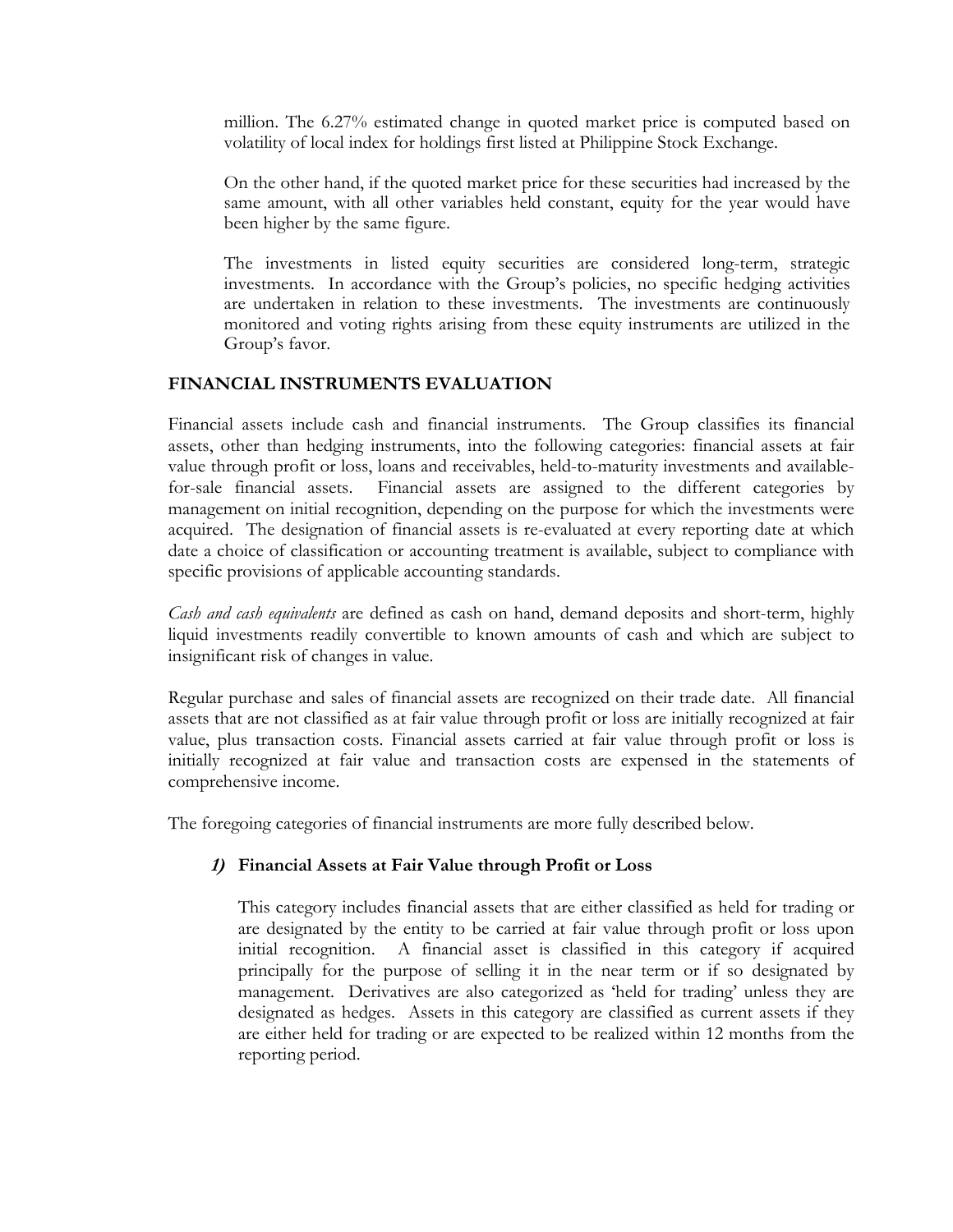Subsequent to initial recognition, the financial assets included in this category are measured at fair value with changes in fair value recognized in profit or loss. Financial assets originally are designated as financial assets at fair value through profit or loss may not be subsequently be reclassified.

## **2) Loans and Receivables**

Loans and receivables are non-derivative financial assets with fixed or determinable payments that are not quoted in an active market. They arise when the Group provides money, goods or services directly to a debtor with no intention of trading the receivables. They are included in current assets, except for maturities greater than 12 months after the reporting period which are classified as non-current assets.

 Loans and receivables are subsequently measured at amortized cost using the effective interest method, less any impairment losses. Any change in their value is recognized in profit or loss. Impairment loss is provided when there is objective evidence that the Group will not be able to collect all amounts due to it in accordance with the original terms of the receivables. The amount of the impairment loss is determined as the difference between the assets' carrying amount and the present value of estimated cash flows.

 The Group's loans and receivables are presented as Trade and Other Receivables, Advances to Landowners and Joint Ventures, and Advances to Related Parties in the statements of financial position.

### **3) Held-to-maturity Investments**

This category includes non-derivative financial assets with fixed or determinable payments and a fixed date of maturity. Investments are classified as held-to-maturity if the Group has the positive intention and ability to hold them until maturity. Investments intended to be held for an undefined period are not included in this classification. They are included in non-current assets in the statements of financial position, except those maturing within 12 months of the reporting period.

 Held-to-maturity investments are measured at amortized cost using the effective interest method. In addition, if there is objective evidence that the investment has been impaired, the financial asset is measured at the present value of estimated cash flows. Any changes to the carrying amount of the investment are recognized in profit or loss.

### **4) Available-for-sale Financial Assets**

This category includes non-derivative financial assets that are either designated to this category or do not qualify for inclusion in any of the other categories of financial assets. They are included in non-current assets unless management intends to dispose of the investment within 12 months from the reporting period.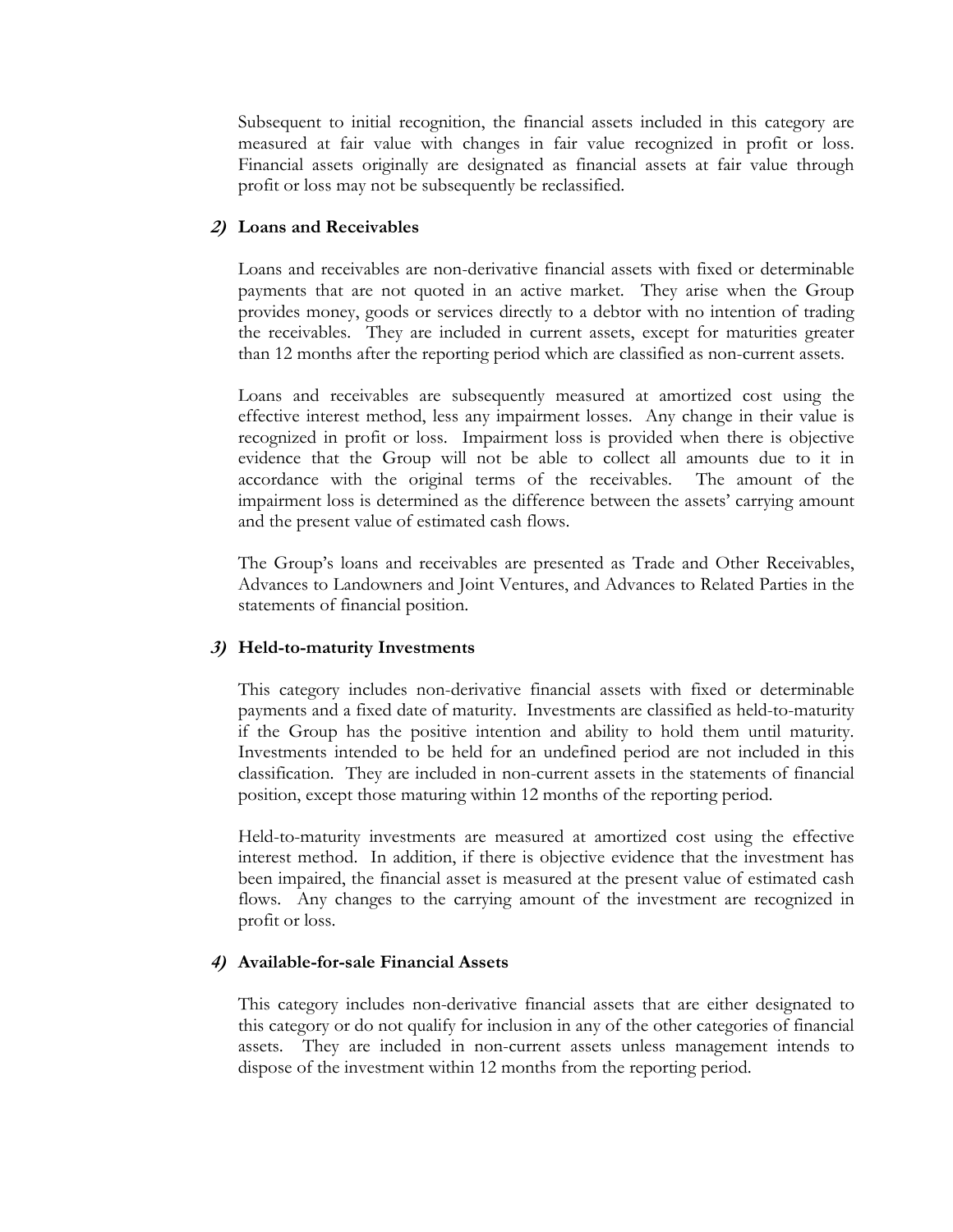All financial assets within this category are subsequently measured at fair value, unless otherwise disclosed, with changes in value recognized in equity, net of any effects arising from income taxes. Gains and losses arising from securities classified as available-for-sale are recognized in the statements of comprehensive income when they are sold or when the investment is impaired.

In the case of impairment, any loss previously recognized in equity is transferred to the statements of comprehensive income. Impairment losses recognized in the statements of comprehensive income on equity securities are not reversed through the statements to comprehensive income. Losses recognized in prior year statements of comprehensive income resulting from the impairment of debt instruments are reversed through the statements of comprehensive income.

For investment that are actively traded in organized financial markets, fair value is determined by reference to quoted market bid prices in the stock exchange at the close of business on the reporting period. For investments where there is no quoted market price, fair value is determined by reference to the current market value of another instrument which is substantially the same or is calculated based on the expected cash flows of the underlying net asset base of the investment.

Non-compounding interest and other cash flows resulting from holding financial assets are recognized in consolidated profit or loss when received, regardless of how the related carrying amount of financial assets is measured.

De-recognition of financial assets occurs when the rights to receive cash flows from the financial instruments expire or are transferred and substantially all of the risks and rewards of ownership have been transferred.

The Group has no investment in foreign securities as of reporting period. The markets of the Group's Available-for-sale Financial Assets are active.

The significant accounting policies used in this consolidated interim financial statements are consistent with those applied in the Group's annual consolidated statements as of and for the year ended December 31, 2012.

The Group does not expect to implement and adopt PFRS 9 until its effective date or until all chapters of this new standard have been published. In addition, management is currently assessing the impact of PFRS 9 on the consolidated financial statements and it plans to conduct a comprehensive study on the fourth quarter of 2014 of the potential impact of this standard prior to its mandatory adoption date to assess the impact of all changes.